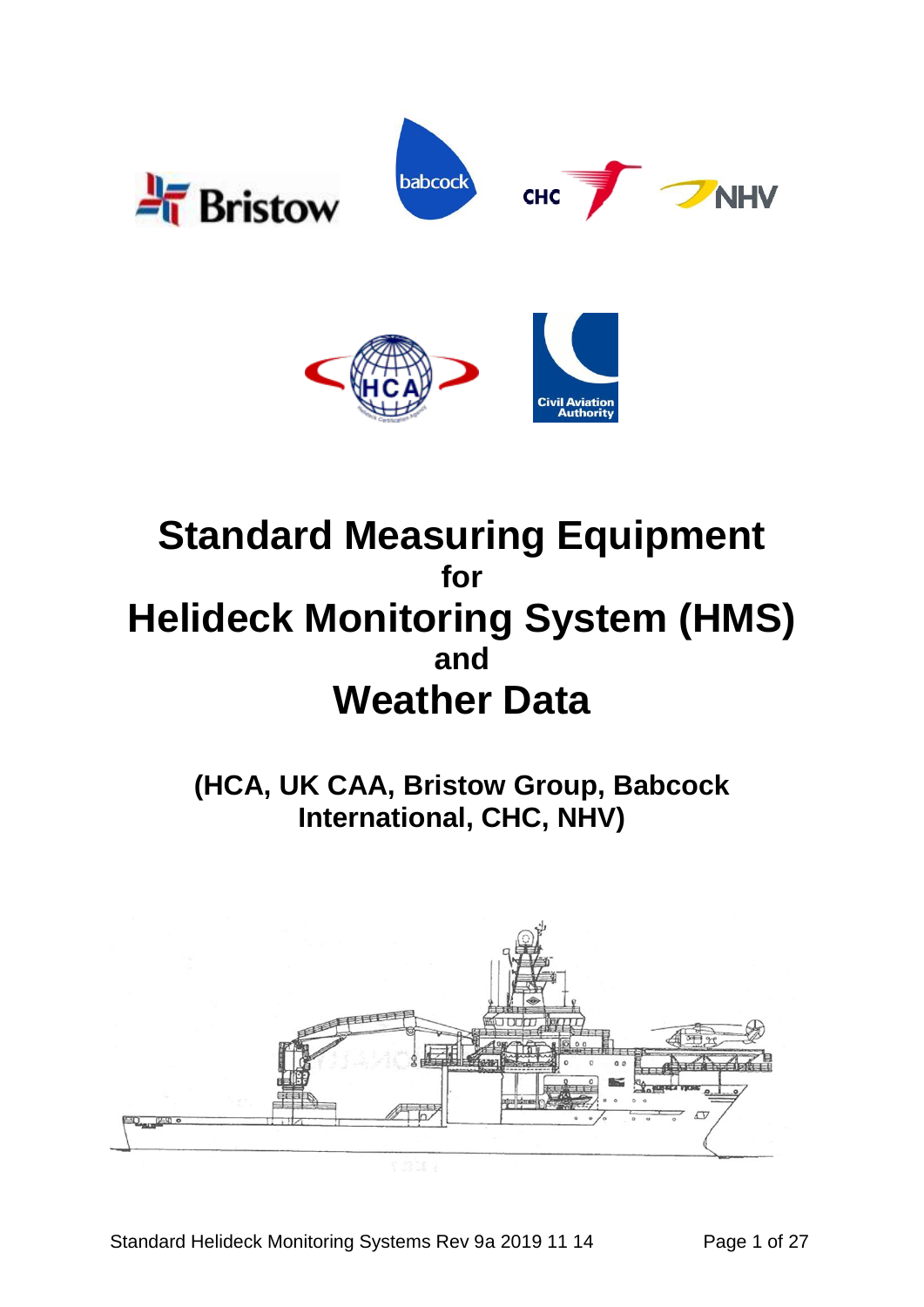**Contents** 

| 2 |     |                                                                                |  |
|---|-----|--------------------------------------------------------------------------------|--|
| 3 |     |                                                                                |  |
| 4 |     |                                                                                |  |
|   | 4.1 |                                                                                |  |
|   | 4.2 |                                                                                |  |
|   | 4.3 |                                                                                |  |
|   | 4.4 |                                                                                |  |
|   | 4.5 |                                                                                |  |
| 5 |     |                                                                                |  |
|   | 5.1 | Specific Design Requirements for the 'Pre-Landing' Mode Display(s). 9          |  |
|   | 5.2 | Specific Design Requirements of the On-Deck Display 13                         |  |
|   | 5.3 |                                                                                |  |
|   | 5.4 |                                                                                |  |
| 6 |     |                                                                                |  |
|   | 6.1 |                                                                                |  |
|   | 6.2 |                                                                                |  |
| 7 |     |                                                                                |  |
|   | 7.1 |                                                                                |  |
|   | 7.2 |                                                                                |  |
| 8 |     |                                                                                |  |
|   | 8.1 |                                                                                |  |
|   | 8.2 |                                                                                |  |
|   | 8.3 |                                                                                |  |
| 9 |     | Attachment 1: Specification for Helideck Monitoring System Repeater Lights. 22 |  |
|   | 9.1 |                                                                                |  |
|   | 9.2 |                                                                                |  |
|   | 9.3 |                                                                                |  |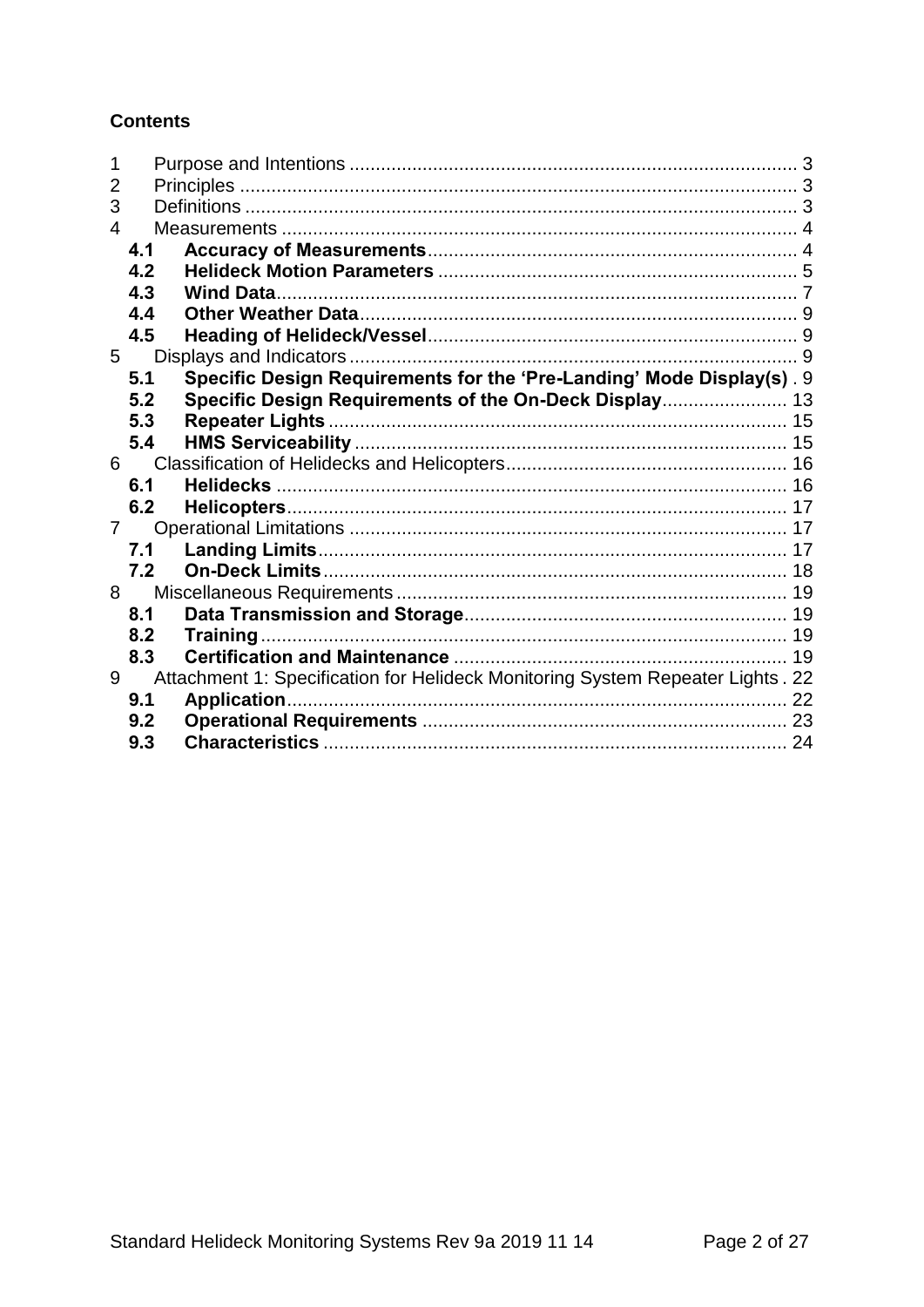#### <span id="page-2-0"></span>**1 Purpose and Intentions**

The purpose of this document is to ensure adequacy and uniformity of readings/registration of helideck movement and weather conditions.

This standard represents an agreement between Bristow Group, Babcock International Group, CHC Group and NHV, and shall apply to all Moving Helidecks operating in European waters.

Further intentions are to establish National and International standards based on the contents of this document.

#### <span id="page-2-1"></span>**2 Principles**

Basic reference is made to:

- Norwegian Requirements published in BSL D 5-1.8.2.
- UK standards for offshore helicopter landing areas published in CAP 437.

The HMS system shall accurately process and integrate information from sensors for helideck movement, wind and other meteorological data, which shall be located in optimum positions in order to provide the required information relating to the helideck.

The measuring equipment shall provide sufficient information to the operator to complete all applicable weather sections of the standard offshore weather/helideck report, provided to the helicopter operators.

All information shall be numerically displayed in relevant locations on the vessel or installation for easy communication with helicopters in flight and the helicopter land base operations. The system shall facilitate transmittal of electronic data to the helicopter land base operation.

#### <span id="page-2-2"></span>**3 Definitions**

#### **Moving Helideck:**

a helideck mounted on a floating unit such as a Vessel, Floating Production Unit, Semi-Submersible Rig or floating Jack Up Rig and other helidecks shall be considered to be an unstable/moving landing area if the pitch or roll exceeds 1 degree either side of the vertical and if the vertical movement of the helideck exceeds 0.4 metres/second.

#### **Helideck Pitch:**

is the angle between the absolute horizon and the plane of the helideck measured along the longitudinal axis of the vessel.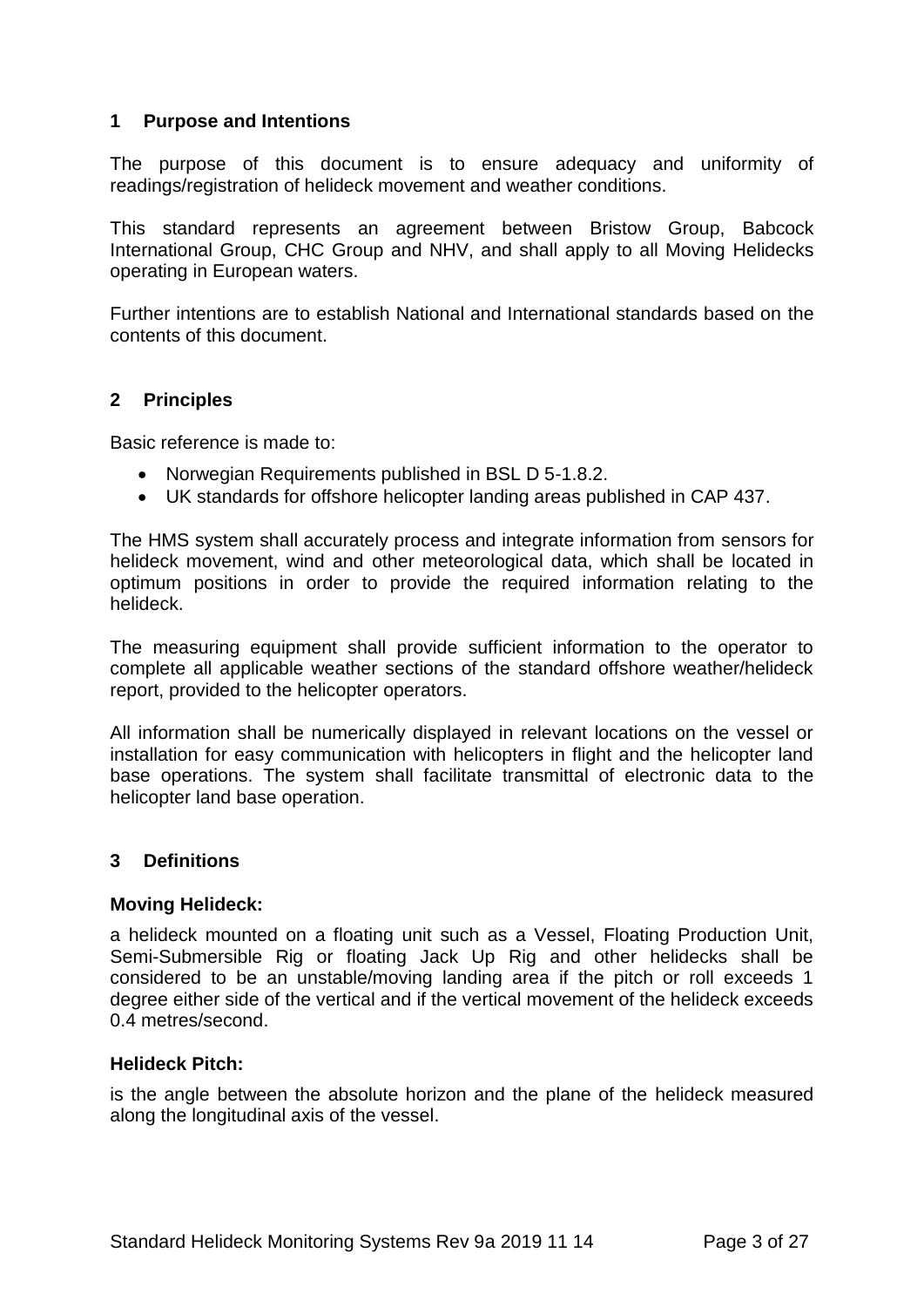# **Helideck Roll:**

is the angle between the absolute horizon and the plane of the helideck measured along the lateral axis of the vessel.

# **Helideck Inclination:**

is the largest angle between the absolute horizon and the plane of the helideck.

# **Significant Heave Rate (SHR):**

is the average of the one-third highest values of instantaneous heave rate recorded during the previous 20-minute monitoring period. This can more conveniently be calculated by:

*Significant Heave Rate m/sec = 2 x rms (Root Mean Square) of the instantaneous heave rate.*

$$
RMS_{\mathbf{hr}} := \sqrt{\frac{1}{20\text{min}}} \left( \int_{t-20\text{min}}^{t} \mathbf{hr}(t)^{2} dt \right)
$$

# **Measure of Motion Severity (MMS):**

is the instantaneous value of the ratio of the total acceleration in the plane of the helideck divided by the component of the total acceleration normal to the helideck.

#### **Motion Severity Index (MSI):**

is the maximum value of MMS expected during the next 20 minutes.

#### **Wind Severity Index (WSI):**

is the 10-minute mean free stream wind speed, corrected to correspond to the height of the main rotor of a helicopter landed on the helideck. An average main rotor height of 4 metres above the helideck surface is to be assumed.

#### **Relative Wind Direction (RWD):**

is the 2-minute mean free stream wind direction relative to the longitudinal axis of a helicopter landed on the helideck.

#### <span id="page-3-0"></span>**4 Measurements**

#### <span id="page-3-1"></span>**4.1 Accuracy of Measurements**

The monitoring system (including related sensors) shall be checked and verified for accuracy and correct operation in accordance with the manufacturer's procedures following installation - see Section 8.3. A verification report shall be provided to both the owner of the installation, the helicopter operator(s) and the Helideck Certification Agency.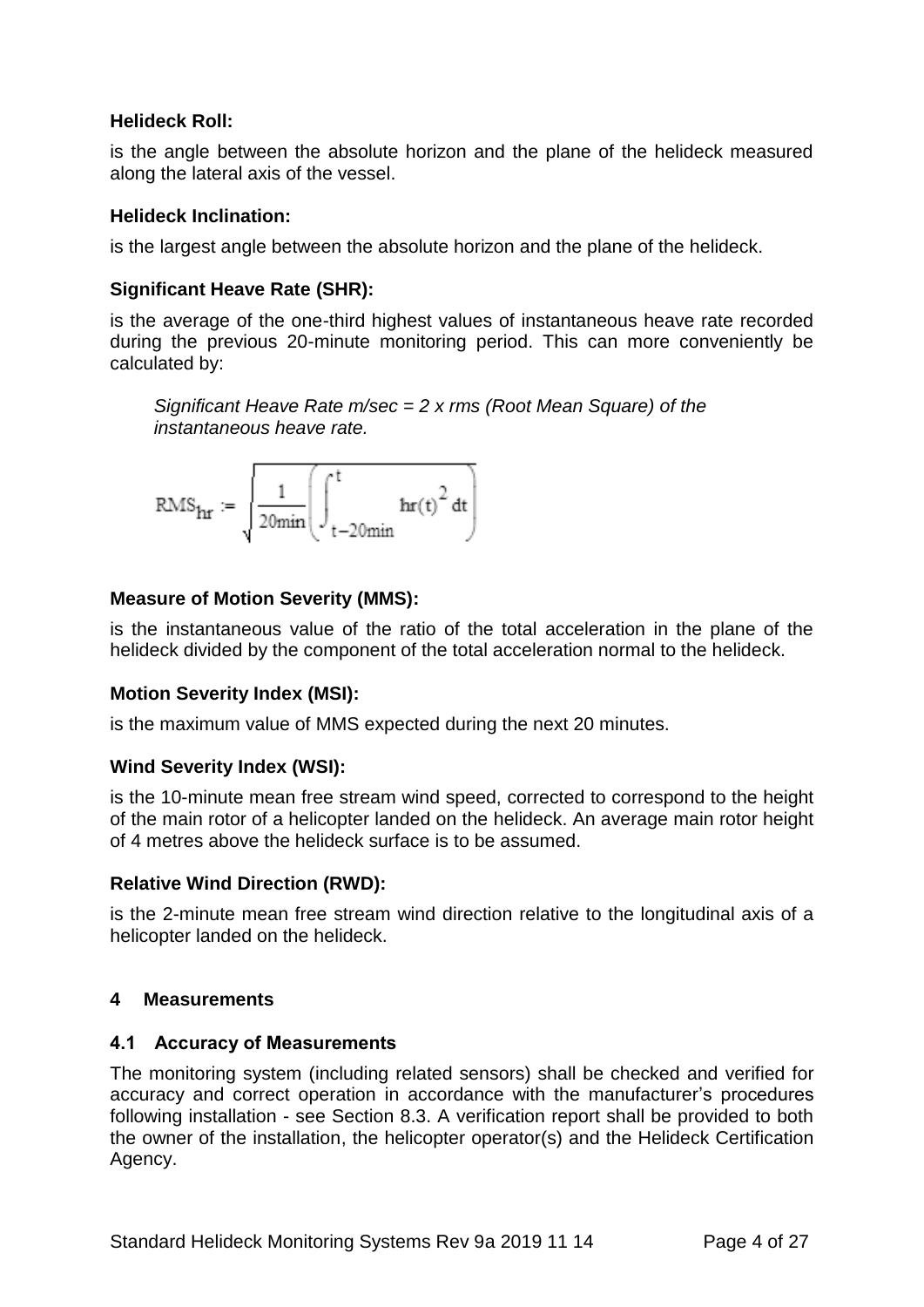The accuracy of the system shall be checked and verified whenever deemed necessary, as required by the manufacturer's procedures or every 2 years, whichever the sooner. A verification report shall be issued and distributed after each periodic control.

The accuracy of the data produced by the Helideck Monitoring System concerning motion shall be:

- Pitch / Roll / Inclination: < $\pm$  0.1° RMS (Root Mean Square) in the range 0 to 3.5°,
- Heave Rate:  $< \pm 0.1$  m/s RMS (Root Mean Square) in the range 0 to 1.3 m/s,
- Helideck Accelerations (MSI):  $<$   $\pm$  0.01 m/s<sup>2</sup> RMS (Root Mean Square) in the range 0 to 0.2  $m/s<sup>2</sup>$ .
- Wind Speed: Under 10 kts: +/-1kt, over 10kts: 10%,
- Wind direction (relative to magnetic North) overall accuracy of better than +/-10deg for wind speeds over 2kts. This will depend not only on the measurement accuracy of the wind sensor, but also on the accuracy of the orientation of the wind sensor relative to the vessel, and the accuracy of the vessel heading measurement relative to magnetic North.

*NOTE: For the purposes of calculating the MMS, the accelerometer package need not be exactly aligned with the vessel's longitudinal (x) and lateral (y) axes; this is because the signals from these components are combined into a single resultant acceleration in the plane of the helideck. However, it is crucial that the vertical acceleration is measured in the direction normal to the helideck, and that the alignment is within 0.1 degree. The sign of the axes chosen (whether z is positive downwards or upwards) is not important since the absolute value is used in the calculation of the MMS.* 

The accuracy concerning meteorological data other than wind speed and direction shall be in compliance with CAP 437 Standards for offshore helicopter landing areas and CAP 746 Requirements for meteorological observations at aerodromes published by the UK Civil Aviation Authority or equivalent national standards.

#### <span id="page-4-0"></span>**4.2 Helideck Motion Parameters**

#### **General:**

Displays of the relevant values (see below) of all motion parameters relating to the last 20 minutes shall be provided. These shall be updated ('displayed') at least once per minute using data from a moving 20-minute sampling 'window'. In addition, graphical presentations of the displayed data covering the last 3 hours of these data shall be provided to assist the determination of trends. Displayed values should be used for comparison to the helicopter landing limits detailed in Section 7, and should be rounded as described below, consistent with their expected accuracy.

#### **Helideck Pitch:**

The equipment shall be capable of measuring helideck pitch in degrees up and down from zero, with zero being the absolute horizontal level. In maritime terms maximum pitch consists of trim + pitch. The values to be displayed and reported are the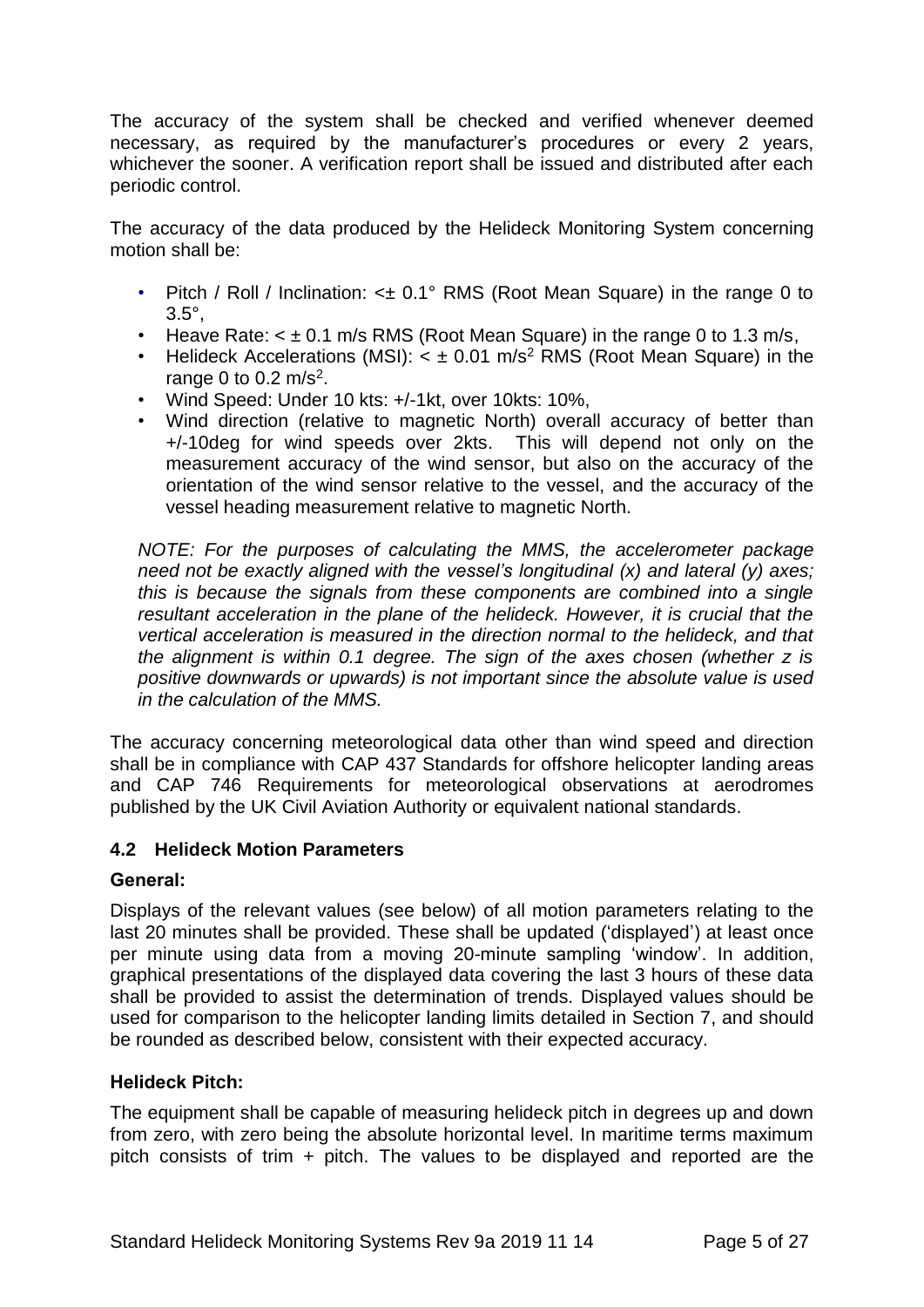maximum pitch up and maximum pitch down occurring during the previous 20-minute period, rounded to one decimal point.

#### **Helideck Roll:**

The equipment shall be capable of measuring helideck roll in degrees right/starboard and left/port, with zero being the absolute horizontal level. In maritime terms maximum roll consists of list + roll. The values to be displayed and reported are the maximum roll right/starboard and maximum roll left/port occurring during the previous 20-minute period, rounded to one decimal point.

# **Maximum Helideck Inclination:**

The equipment shall be capable of measuring the maximum helideck inclination in degrees to the absolute horizon. The value to be displayed and reported is the maximum occurring during the previous 20-minute period, rounded to one decimal point.

# **Significant Heave Rate (SHR):**

The equipment shall be capable of measuring the rate of vertical movement of the helideck in metres per second. The value to be displayed and reported is 2 x the rms of the instantaneous heave rate measured during the previous 20 minutes, rounded to one decimal point.

In order to avoid frequent changes to the status light when the SHR is close to the limit, the helideck status in terms of SHR shall be determined as follows:

- The helideck operational status (based on SHR) becomes red if:
	- − the SHR is equal to or greater than the heave rate limit, and
	- − all of the displayed SHR records in the previous 2 minutes are also equal to or greater than the heave rate limit (or equivalently, the minimum SHR in the previous 2 minutes is equal to or greater than the limit).
- Once the helideck status is red, it becomes green again only if:
	- − the SHR falls below the heave rate limit, and
	- − the mean of the displayed SHR values in the previous 10 minutes are below the heave rate limit.

#### **Measure of Motion Severity (MMS):**

The equipment shall be capable of measuring the instantaneous accelerations (gravitational and inertial) in the plane of the helideck and normal to the surface of the helideck. The equipment shall calculate the MMS from these measurements using the following formula:

$$
MMS = \frac{\sqrt{a_x^2 + a_y^2}}{\left| a_z \right|}
$$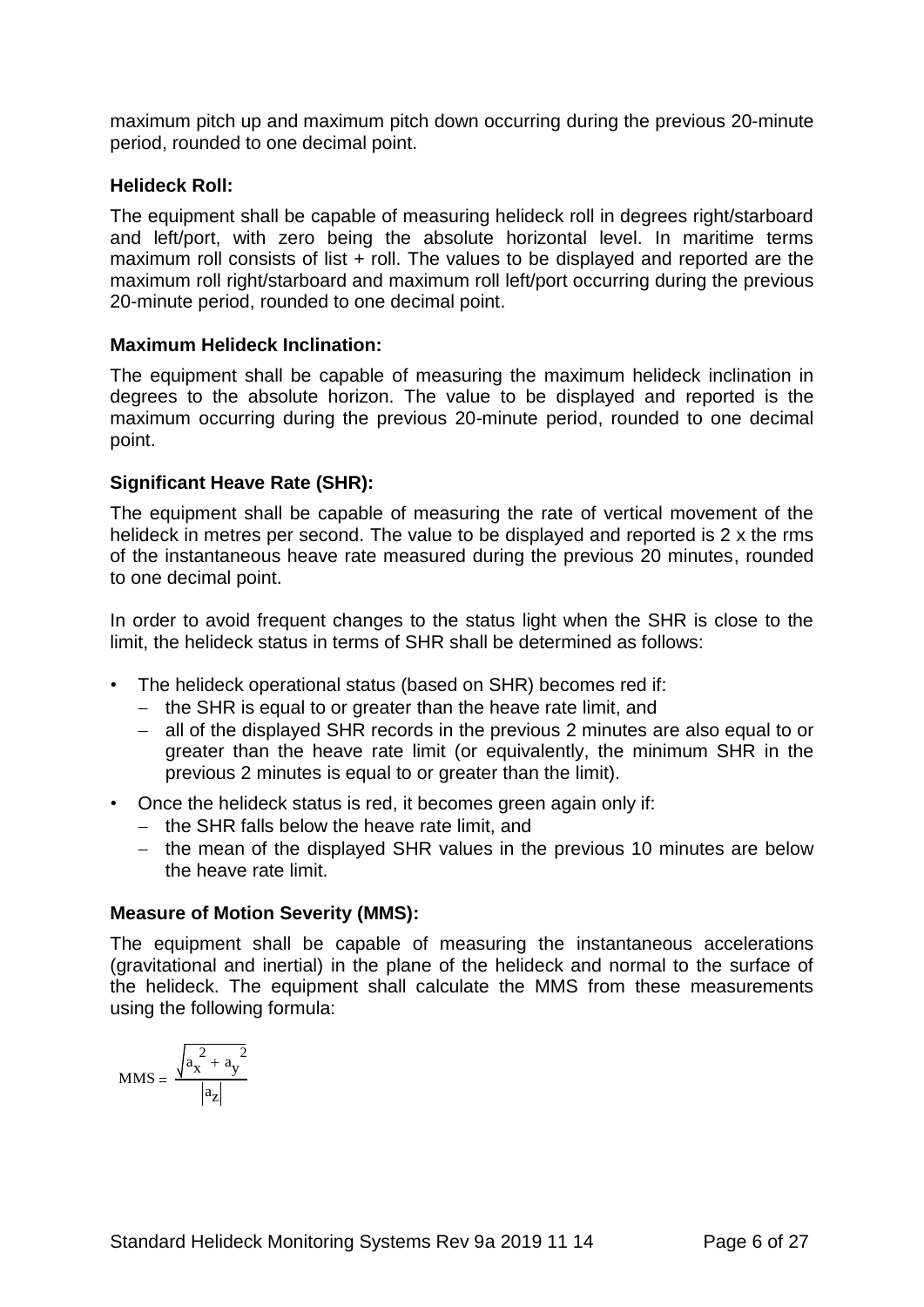| where: $a_x$ |  | is the total surge acceleration, in the plane of the helideck |
|--------------|--|---------------------------------------------------------------|
|--------------|--|---------------------------------------------------------------|

- $a<sub>y</sub>$  is the total sway acceleration, in the plane of the helideck
- a<sup>z</sup> is the total acceleration normal to the helideck

## **Motion Severity Index (MSI):**

The equipment shall be capable of calculating the MSI. The MSI is defined as the maximum value of MMS occurring during the previous 20 minutes.

For display and reporting purposes, for the calculation of the MSI the MMS is to be converted to the form of a dynamic slope in degrees, and then multiplied by 10 and rounded to the nearest whole number, to avoid confusion with pitch, roll and inclination values. Hence:

```
MMS<sub>MSI</sub> = 10 x tan<sup>-1</sup> (MMS<sub>measured</sub>)
```

```
Note: tan-1 expressed in degrees, not radians.
```
and:

$$
MSI = MMS_{MSImax} (t - 20 min, t) \times R
$$

*Note: 'R' is a constant ≥ 1. It has been determined that this shall initially be set*  to  $R = 1$ , however it is recommended that systems incorporate a facility to *enable authorised persons to update the value of R.* 

# <span id="page-6-0"></span>**4.3 Wind Data**

# **General:**

Met observation data is usually provided in two forms:

- a local Met report (provided to pilots at take off and landing, representative of conditions along the runway or at an offshore installation), and
- an official METAR (an observation that is representative of the whole aerodrome).

In the UK these reports are essentially the same for most weather parameters but, for surface wind data, the local report contains the 2-minute mean speed and direction with the direction in degrees Magnetic, and the METAR contains a 10 minute mean speed and direction with the direction given in degrees True.

With the introduction of the relative wind monitoring function, the anemometer used as the source for HMS wind data shall either be located away from the helideck (where it will likely be affected by rotor down wash), or the HMS shall switch to such an anemometer before the helicopter touches down.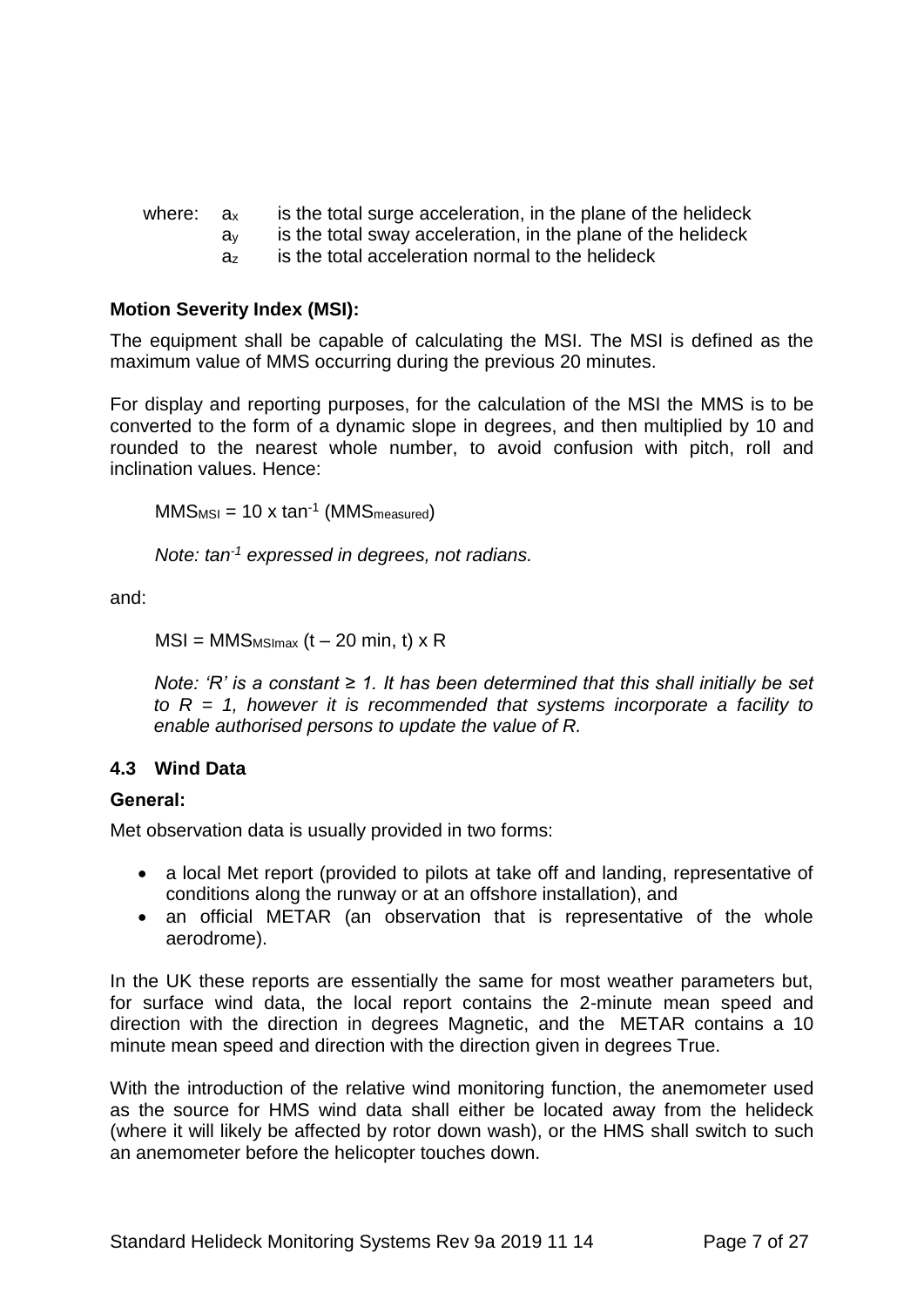# **Wind Speed:**

Wind speed shall be displayed and reported in knots, rounded to the nearest whole number. Displayed wind speed shall be configurable to show the 2-minute mean wind speed with gusts, and 10-minute mean wind speed with gusts. Gusts shall be calculated and displayed as the maximum of the 3 second averages of the wind speed (2min or 10min) samples.

## **Wind Severity Index (WSI):**

The equipment shall be capable of calculating the WSI. The WSI is defined as the 10-minute mean wind speed measured in knots. For the purposes of calculating the WSI, the wind speed shall be adjusted to the height of the main rotor of a helicopter landed on the helideck using a power law approximation of a marine atmospheric boundary layer as follows:

$$
WSI(t) = \text{mean}_{t-10\text{min}}(U_{\text{meas}}) \cdot \left(\frac{H_d + 4m}{H_{\text{meas}}}\right)^{0.13}
$$

where:  $H_d$  is the helideck height in metres U<sub>meas</sub> corresponds to the measured wind speed at a height H<sub>meas</sub>

To avoid confusion between the WSI and the wind speed used by helicopter pilots (which includes gusts), the WSI shall be displayed as a percentage of the maximum limiting WSI<sub>max</sub> (i.e. the value of the WSI where the limit line intersects the axis at MSI=0) for the helicopter type selected. Hence:

Displayed  $WSI\% = WSI(t) / WSI(max) \times 100\%$ 

and this should be rounded to the nearest whole number.

#### **Wind Direction:**

Wind direction shall be reported in degrees relative to magnetic North (from, as a three-digit number, North=360). Displayed wind direction shall have the options to show the 2-minute mean wind direction and 10-minute mean wind direction.

#### **Relative Wind Direction (RWD):**

The equipment shall be capable of calculating the RWD for presentation on the 'On-Deck' display on entry of the helicopter's heading following touchdown.

The RWD shall be calculated from the vessel heading, the helicopter heading after touchdown (communicated by the pilot to the Radio Operator), and the 2-minute mean wind direction; all of these input parameters should be referenced to magnetic North as a three-digit number, North=360.

Note: Vessel and helicopter headings are TO and wind direction FROM. The RWD is an angle difference, not a 360deg bearing, and therefore should be calculated as +/-180deg relative to zero. It should be displayed as a positive number (rounded to the nearest degree) and with the sign represented by "Right" (positive) or "Left" (negative).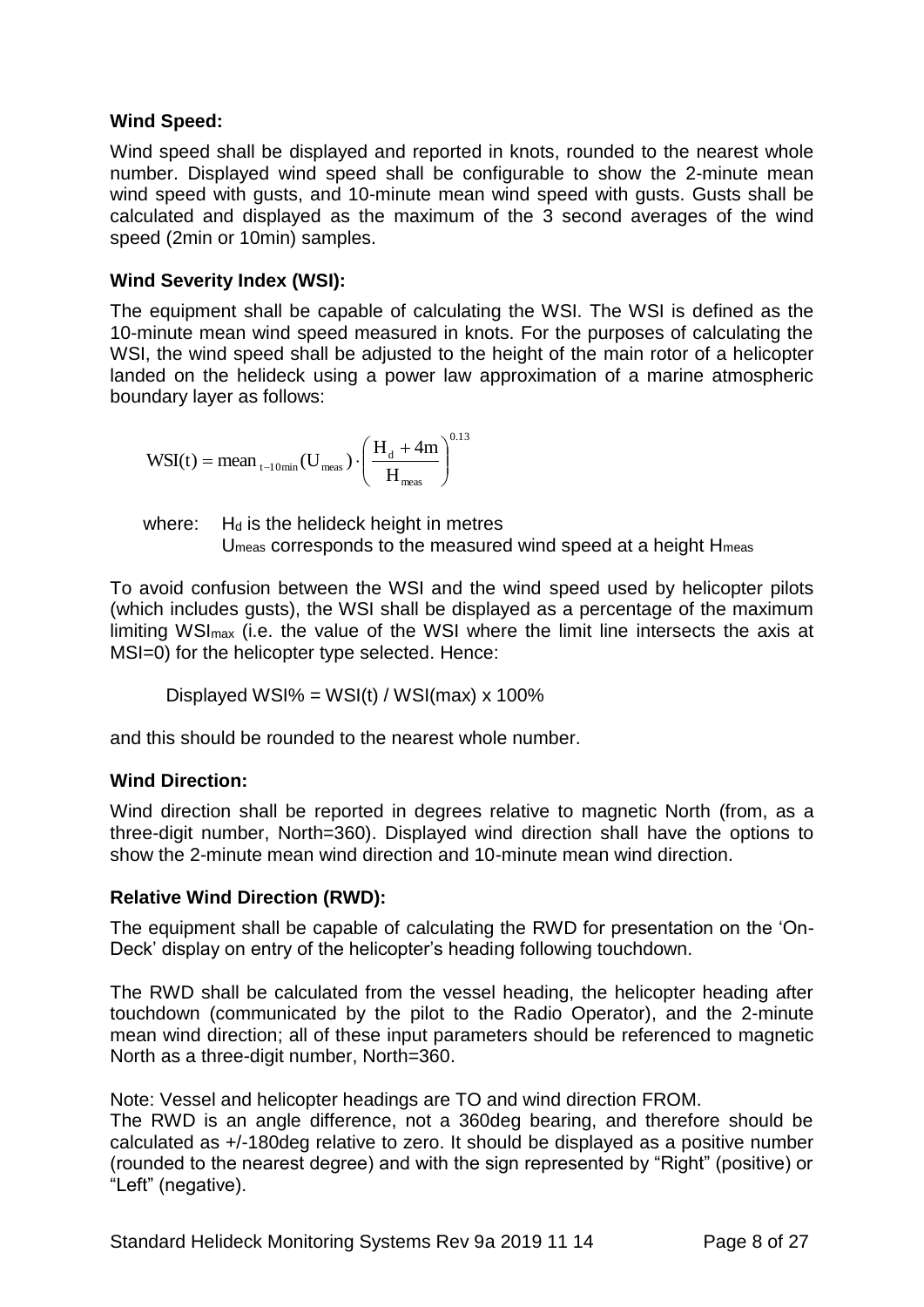# <span id="page-8-0"></span>**4.4 Other Weather Data**

Weather data other than wind data shall be in compliance with CAP 437 Standards for offshore helicopter landing areas and CAP 746 Requirements for meteorological observations at aerodromes published by the UK Civil Aviation Authority or equivalent national standards.

#### <span id="page-8-1"></span>**4.5 Heading of Helideck/Vessel**

The heading of the helideck and the vessel shall be stated in degrees relative to magnetic North as a three-digit number, using the same convention as for the helicopter heading.

# <span id="page-8-2"></span>**5 Displays and Indicators**

These requirements define the information and selections that must be presented to the system operator via the displays. Although there is no reason to adopt any particular style or layout for the display, there are advantages to maintaining as much standardisation as possible between systems produced by different suppliers. It is therefore strongly recommended that the displays presented in this specification be followed as closely as possible unless there are compelling reasons to do otherwise.

Since the HMS operates in two distinct modes, 'pre-landing' and 'on-deck', two separate displays are required. It is recommended that the example displays below are followed as far as possible in terms of layout, grouping of information, labelling, colour and presentation of numerical and graphical information.

#### <span id="page-8-3"></span>**5.1 Specific Design Requirements for the 'Pre-Landing' Mode Display(s)**

The figures at the end of this section present the preferred displays for the system in 'pre-landing' mode. The information presented on this display shall be updated at least at 1-minute intervals.

- a) Vessel name, location coordinates, and Helideck Category (consistent with the helideck's certification, as discussed later in Section 6.1) shall be displayed at the top of the display. Date and time (UTC), and software version and helicopter landing limits designation (see Section 7) should also be clearly displayed
- b) User 'inputs' to be grouped and positioned prominently towards the top of the display shall include: Helicopter Type and Category, Day/Night, Helideck Category. 'Drop-down' selection boxes are the preferred method for these data inputs.
- c) The Helideck Landing Status is the overarching parameter governing the pilot's 'land/do not land' decision. It shall be presented at the top of the display as a 'traffic light' with red, amber and blue lights from top to bottom. The Helideck Landing Status will also be relayed to physical repeater lights on the helideck (see Section 5.3 below).

The Helideck Motion Status is defined as follows: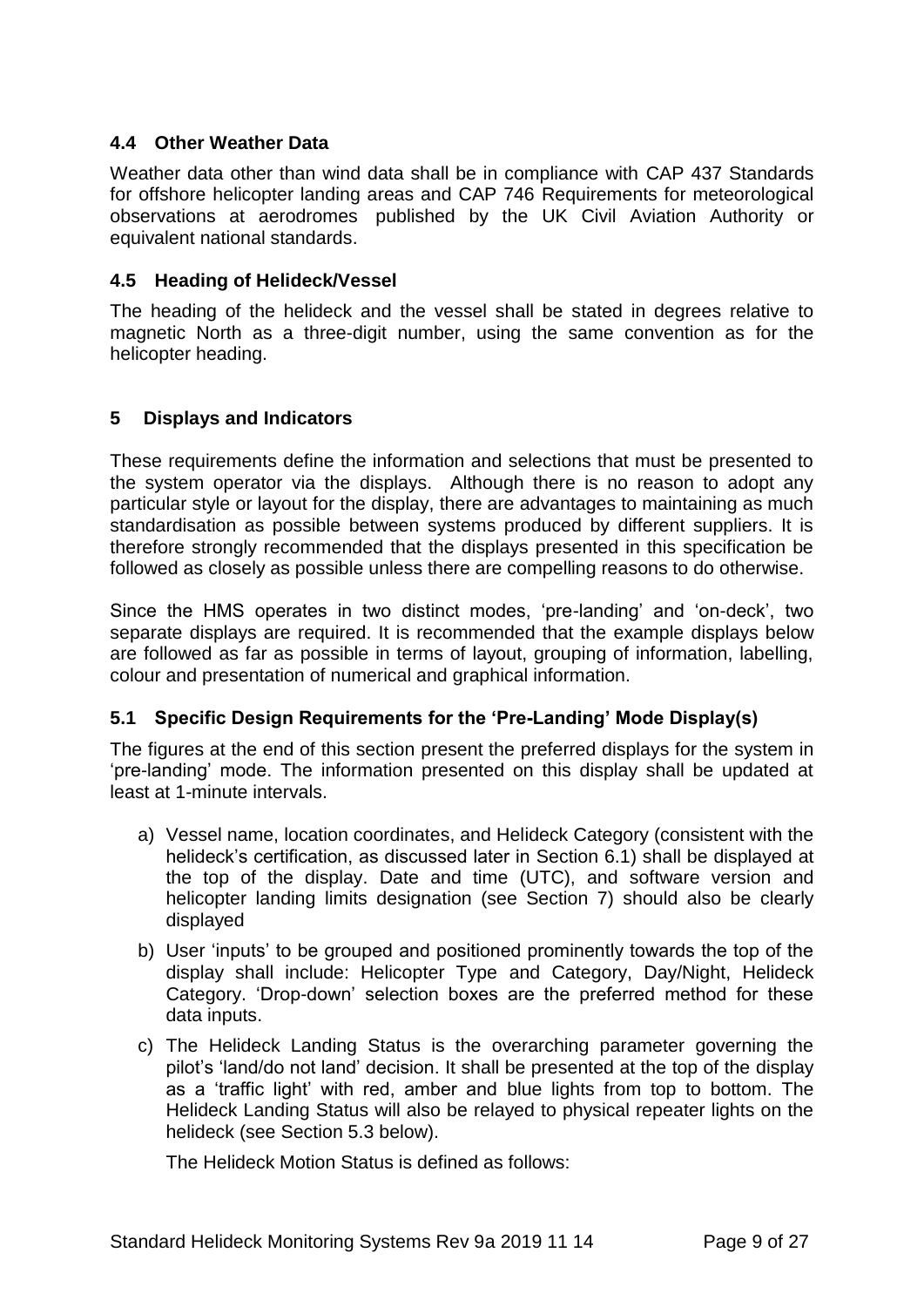- Blue status (steady burning): safe to land based on pitch/roll/'processed' SHR/inclination and MSI/WSI limits.
- Amber status (steady burning): MSI/WSI limit only exceedance (consider using modified operating procedures).
- Red status (steady burning): do not land (pitch, roll, 'processed' SHR or inclination out of limits).

*Note: Amber MSI/WSI limit exceedances alert the flight and helideck crew to the potentially marginal helideck motion conditions and the need to consider mitigating action. Operations may only be lost during Amber Status if the flight and/or helideck crew are unable to take mitigating action or do not judge the mitigating actions to be sufficient for the prevailing conditions.*

- d) The historical trend of the helideck motion status shall be available for selection when required and shall provide a graphical representation of the status clearly on a horizontal scale of time for the last 20 minutes (or 3 hours, consistent with the current requirements for the graphical representation of displayed Pitch/Roll/Heave Rate and Inclination historical trends). When selected, the trend graph shall be positioned close to the motion status 'traffic light'.
- e) An MSI/WSI graph is required. It shall display the limit lines and the extent of the amber zone and shall show the trend of values in the previous 20mins (or 3 hours). The numerical MSI and WSI values (updated every minute) will also be shown. The MSI/WSI graph shall be grouped with the helideck motion status 'traffic light' and trend graph. Note that the WSI% value should be displayed and reported rather than the WSI value.
- f) 'Reported Values' are required and shall include the standard values reported by the Radio Operator (RO) to the helicopter pilot prior to landing (as defined in CAP437). The values shall be arranged from top to bottom or left to right in the order in which they are reported, namely: Pitch (Up/Down), Roll (Right/Left), Heave Rate and Inclination.
- g) Limits shall be clearly displayed adjacent to the associated reported values. Where limits are exceeded, this shall be clearly identified and highlighted visually e.g. red coloured text used to indicate the value(s) exceeding the defined limits.
- h) Graphical representations of deck motion parameter trends (Pitch, Roll, Heave Rate and Inclination) are required for the last 20 minutes (or 3 hours). These shall be grouped together and time axes shall be aligned to enable an easy comparison with each other and the deck motion status 'traffic light' trend. Graphical trend data shall be grouped together with their associated reported values.
- i) Heave period and max heave are no longer required. 'Max heave rate' (previously calculated using the so called 'Norwegian Method') is now described as 'Heave Rate' (and will display Significant Heave Rate (SHR) values).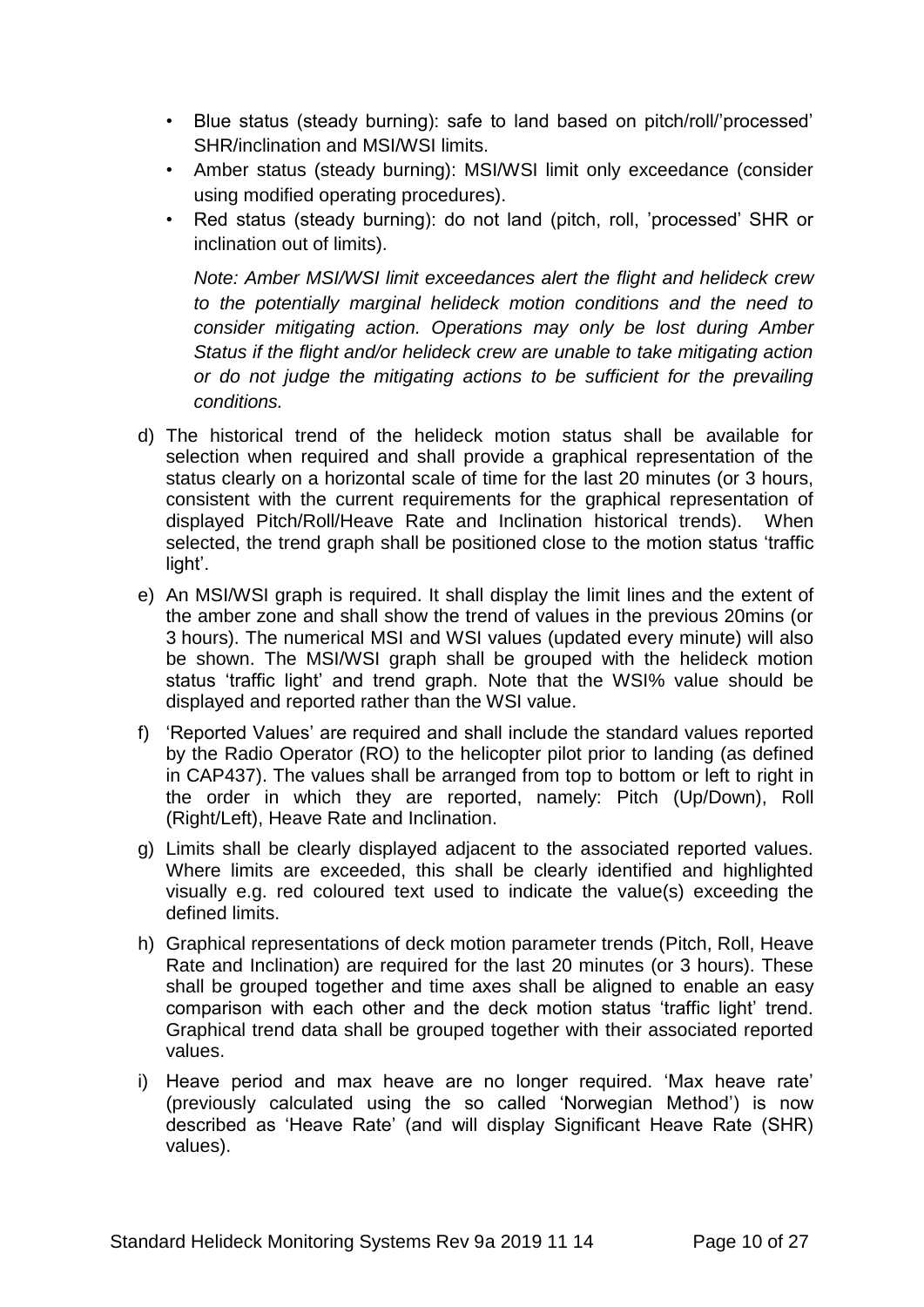- j) 'Helideck Wind and Heading Data' is required and shall include a compass rose which shall display:
	- 'Magnetic North', and corresponding compass directions as well as degrees. The compass shall be clearly marked to show segments of 10 degrees.
	- Wind Direction Vector shown as an arrow and clearly labelled.
	- The vessel depicted schematically in a manner that clearly identifies the bow or other reference direction (e.g. as an isosceles triangle or plan view of the actual vessel), centrally located and clearly showing the vessel heading on the compass.
	- The helideck depicted as an icon consistent with the design requirements for helidecks on vessels specified by CAP437 – dark green background with a white perimeter and a white 'H' within a yellow circle. This supports consistency and familiarity with existing system designs on offshore vessels.
	- The helideck icon shall be positioned centrally within the vessel icon, and centrally within the compass.
	- 'Wind and Heading Data' shall also include a numerical presentation of Wind Speed and Wind Direction values. Wind speed shall be presented as a two-digit number, wind direction shall be displayed as a 3-digit number, i.e. 001 to 360°. The display shall allow toggling between 2-minute or 10minute mean values, and shall clearly identify what wind speed/direction averaging is being displayed. By default, the displayed values should be 2 minute averages.
- k) 'Meteorological data' specified by CAP 437 and CAP 746 (or equivalent national standards) may be presented (optional) and be grouped together, with the exception of wind speed and direction data which shall be grouped with Wind and Heading Data.
- l) A data entry field shall be provided for the helicopter heading reported by the pilot after touchdown and shall be clearly identified as a mandatory action. The helicopter heading must be entered into the system immediately after touchdown, i.e. as 001 to 360, relative to magnetic North. It shall not be possible to switch to the 'on-deck' mode unless and until a valid helicopter heading is entered into the system. The system shall automatically switch to the 'on-deck' mode once the helicopter heading has been entered on the 'prelanding' display.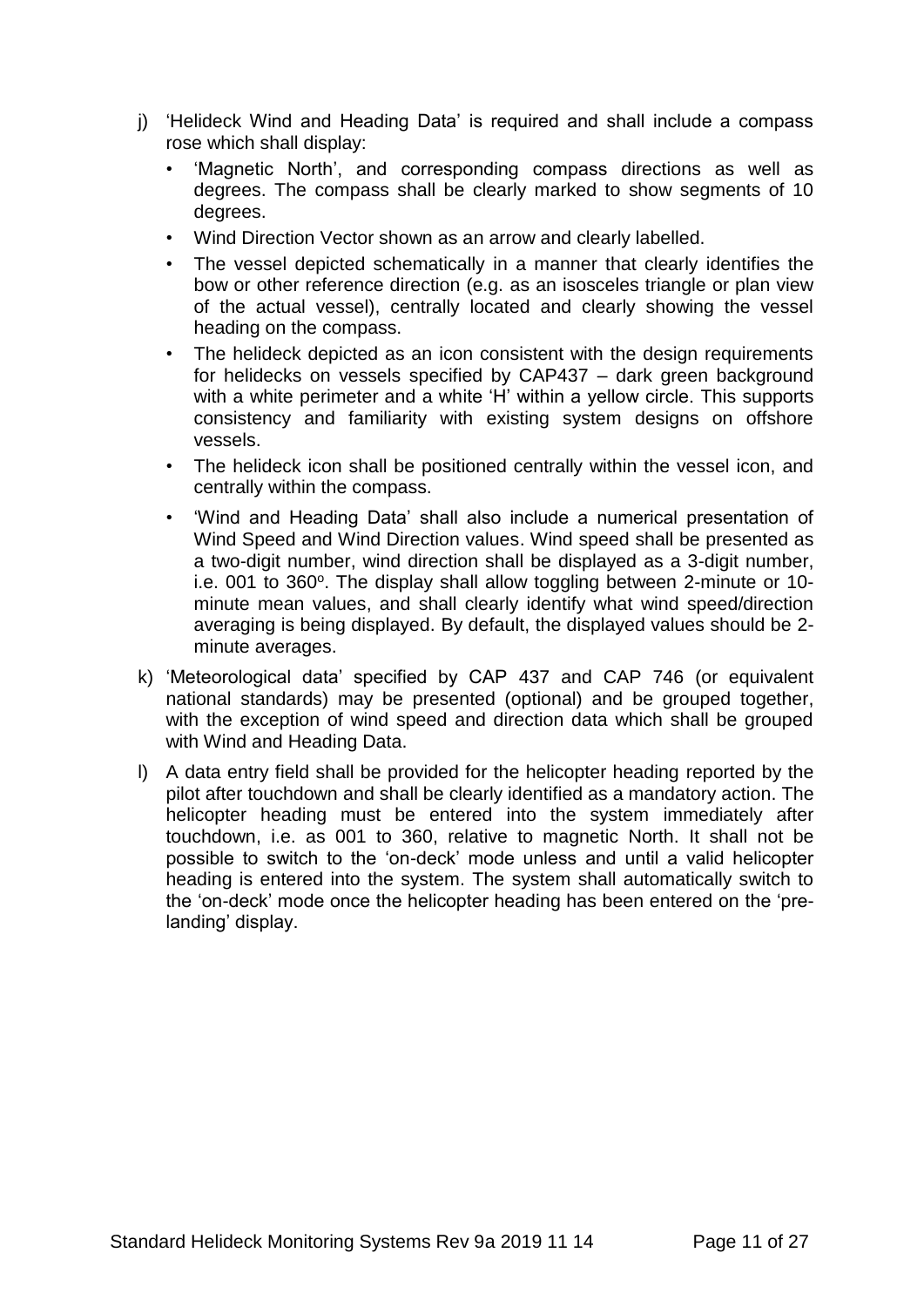

# **'Pre-Landing' Mode Displays 1**

 $\overline{a}$ 

<sup>&</sup>lt;sup>1</sup> Note that this example does not show the correct subdivision of the wind directions in segments of 10 degrees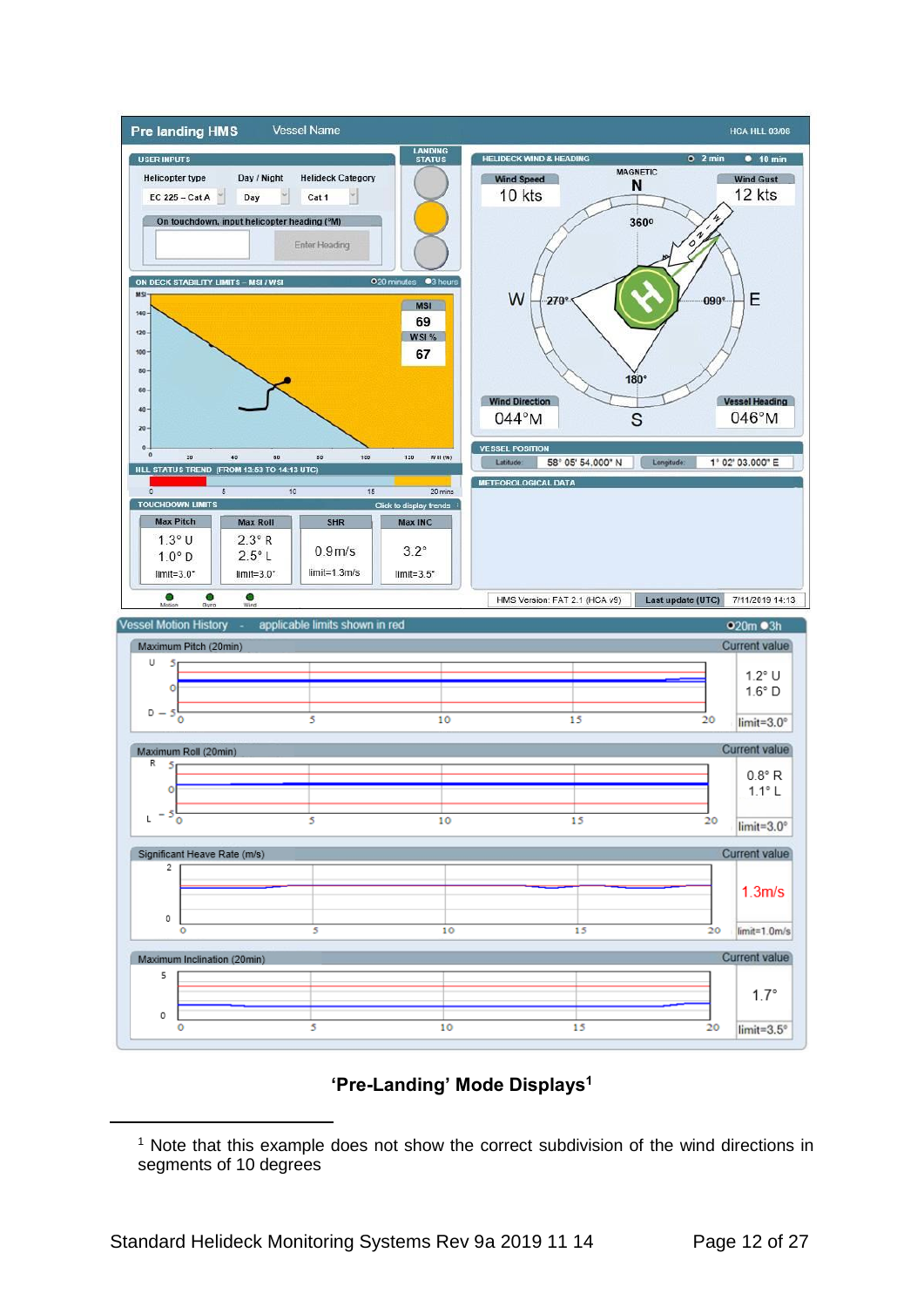# <span id="page-12-0"></span>**5.2 Specific Design Requirements of the On-Deck Display**

The figure at the end of this section presents a preferred display for the system in 'on-deck' mode. The information presented on this display shall be updated at least at 1-minute intervals.

- a) As with the pre-landing display, the Vessel name, location coordinates, and Helideck Category (consistent with the helideck's certification, as discussed later in Section 6.1) shall be displayed at the top of the display. Date and time (UTC), and software version and HLL limits designation should also be clearly displayed.
- b) The helicopter heading (reported by the pilot, relative to magnetic north) is primary information and therefore shall be positioned at the top left-hand corner of the wind and heading data section of the display. This information shall be editable in case of incorrect input. The display should provide a record of the helicopter heading at the time of landing and, if applicable, any heading correction and corresponding time stamp.
- c) Information pertaining to 'RWD criteria' is required and shall be grouped towards the top of the 'on-deck' display:
	- 'RWD Status' to be arranged as a 'traffic light' with red, amber and blue lights from top to bottom. Location and arrangement to be consistent with 'pre-landing' helideck motion status 'traffic light' to promote familiarity with the system layout, and to be clearly labelled as 'RWD Status' (instead of 'Helideck Motion Status' in the 'pre-landing' display).

The RWD Status is defined as follows:

- − Blue status (slow flash): relative wind direction within limits.
- − Amber status (fast flash): impending relative wind limit exceedance (investigate cause and identify appropriate mitigating action required).
- − Red status (fast flash): relative wind limit exceeded (take appropriate mitigating action).

Changes in RWD status constitute an alarm; they shall be clearly shown and annunciated in a way that would help attract the attention of the RO. An audible alarm may also be added. The RWD Status will also be relayed to physical repeater lights on the helideck (see Section 5.3 below).

- Numerical values for RWD and 2-minute averaged wind speed.
- RWD/Wind Speed limits graph which shall show the limits lines, the extent of the corresponding (flashing) amber and red zones, and the trace of the RWD/wind speed data points since touchdown. This will be displayed near the RWD status 'traffic light'.
- d) 'Change Since Touchdown' data/information is required and shall include:
	- RWD status trend a graphical presentation of the RWD status over time since touchdown. The trend data shall be colour coded in accordance with the RWD status (red, amber, blue).
	- Δ Vessel Heading a graphical representation of the change in vessel heading over time since touchdown (using the same convention as for the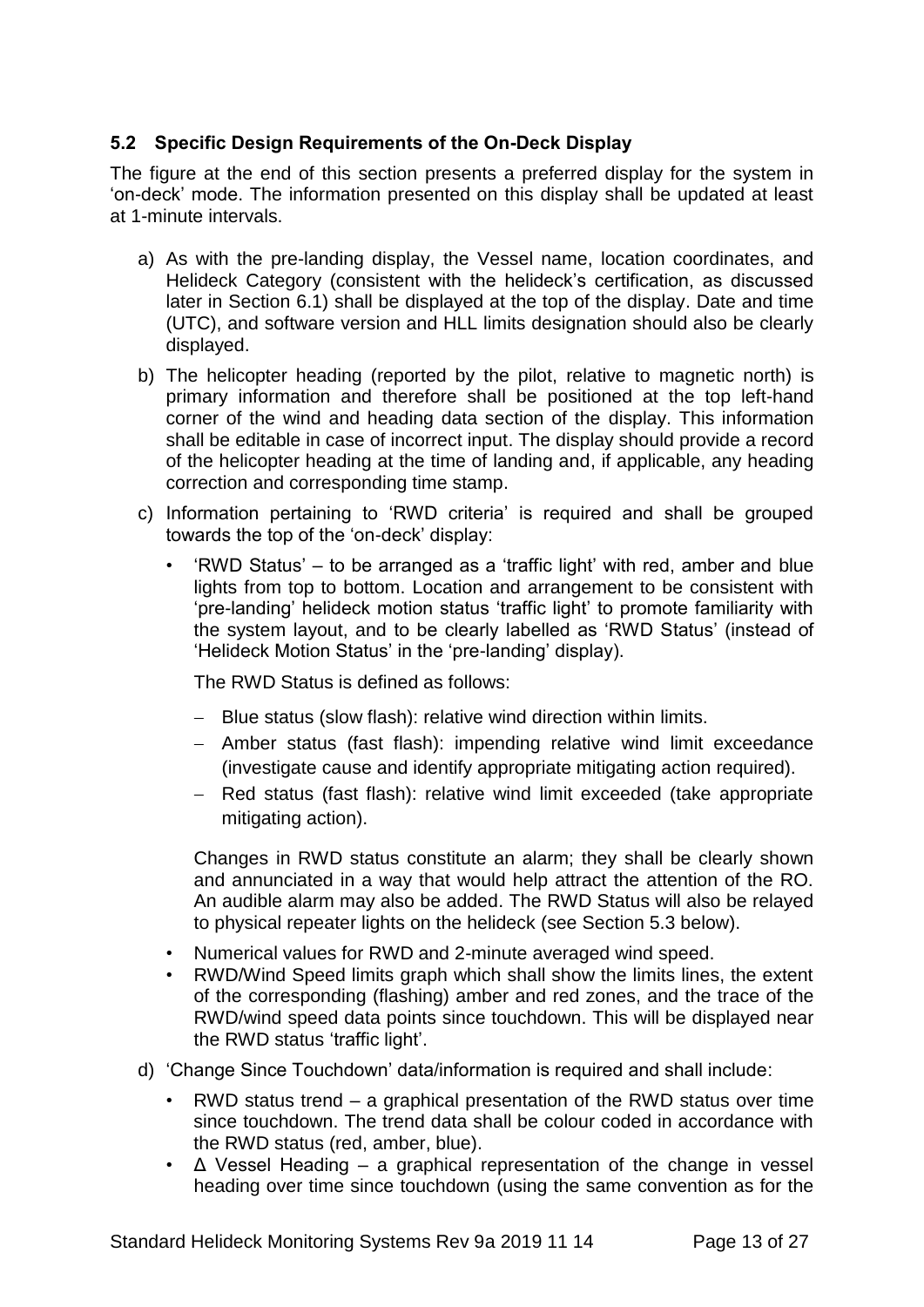RWD and showing the relative change as Right (+)/Left (-)). If there is a change greater than ±10deg, this shall be clearly identifiable. The example display below presents the Δ Vessel Heading as a line chart to clearly identify deviation from the touchdown value.

•  $\triangle$  Wind Direction – a graphical representation of the change in wind direction over time since touchdown (showing the relative change as Right (+)/Left (-)). If there is a change greater than ±30deg, this shall be clearly identifiable. The example display in the figure below presents the Δ Wind Direction trend as a line chart to clearly identify deviation from the touchdown value.

Grouping of information in this manner shall enable the RO to assess if either of the vessel heading or wind direction change is more than expected and assist identification of the cause of any RWD limit exceedance.

Should the vessel heading or wind direction change significantly after touchdown, and exceed the limits specified in Section 7.2, this shall be clearly identified. It is recommended that the y-axis scale is bounded (limits of +/- 10deg for the change in vessel heading, and +/-30deg for the wind direction) to assist the interpretation of the trends. When any of the trends exceeds these limits, it is proposed that the time segment when an exceedance has occurred is clearly marked to attract attention, e.g. using 'reverse video' flashing.

- e) 'Wind and Heading Data' is required, consistent with the 'pre-landing' display. The compass rose shall be consistent with the corresponding 'pre-landing' presentation, and also include a graphical representation of the helicopter, showing its heading and the width of the RWD blue and amber sectors, allowing a direct visual comparison with the wind direction vector. The wind direction vector shall also be coloured according to the RWD status, to reinforce the meaning of the RWD status. The display shall allow toggling between 2-minute or 10-minute mean values and shall clearly identify what wind speed/direction averaging is being displayed. By default, the displayed values should be 2-minute averages.
- f) The meteorological data (optional) shall be presented in the same manner as with the pre-landing display.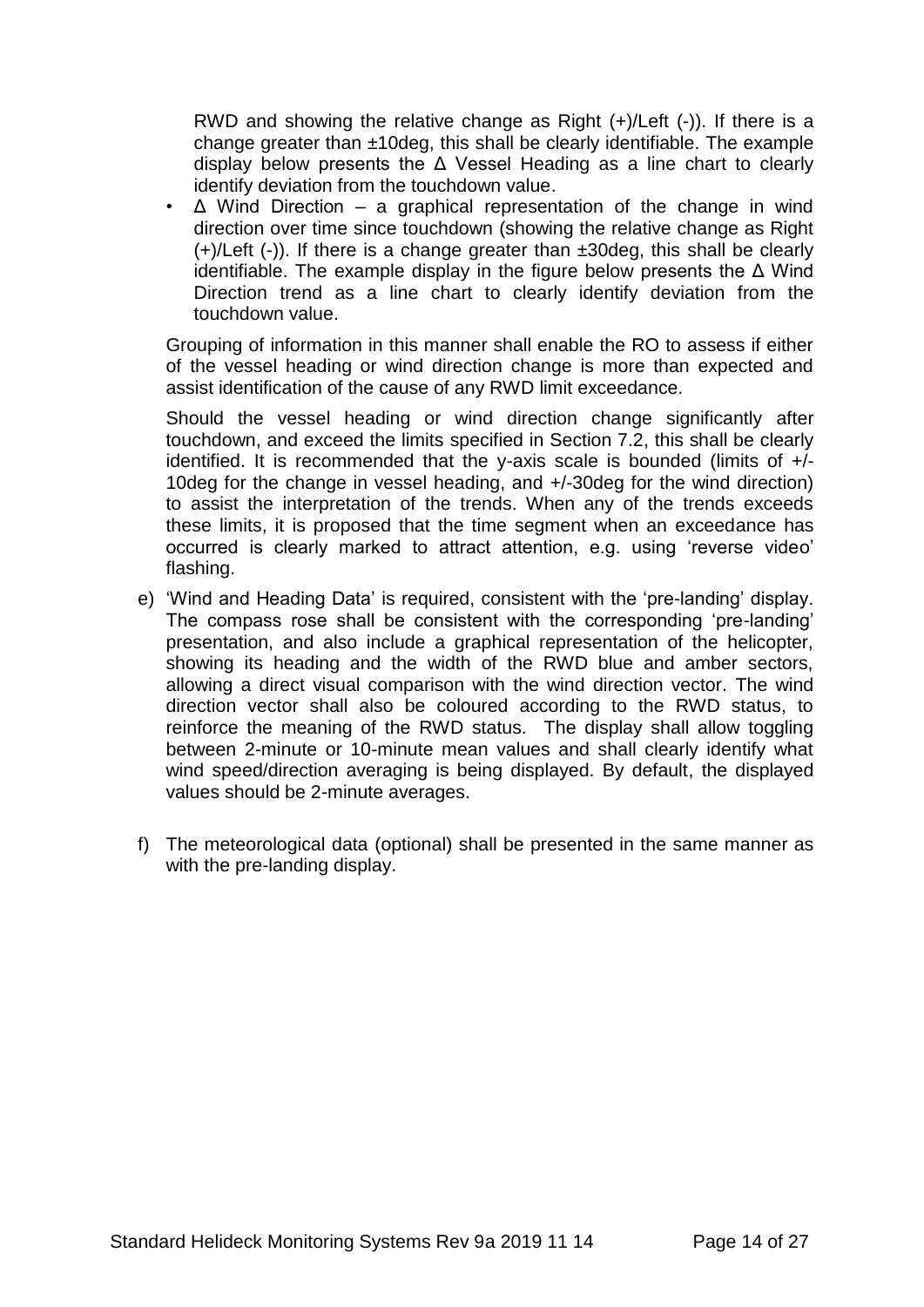

# **On-Deck Display<sup>2</sup>**

# <span id="page-14-0"></span>**5.3 Repeater Lights**

A repeater light system indicating the helideck operational status shall be installed to provide information directly to the helideck crew and helicopter flight crew. The operational status annunciated by the repeater lights shall be identical to that presented on the system 'Pre-Landing' and 'On-Deck' displays and shall comprise blue, amber and red lights. The lights are to be extinguished if the HMS is unserviceable.

A detailed specification for the repeater lights is presented in Attachment 1.

# <span id="page-14-1"></span>**5.4 HMS Serviceability**

 $\overline{a}$ 

The HMS shall monitor the status of all sensor inputs and shall react to sensor failures as follows:

- a) The HMS shall display the status of all sensors and provide a warning message if any of the sensors are inoperative.
- b) If pitch, roll, inclination, heave rate, or any of the inputs required for the calculation of the MSI or RWD function are inoperative/ unserviceable then the

<sup>&</sup>lt;sup>2</sup> Note that this example does not show the correct subdivision of the wind directions in segments of 10 degrees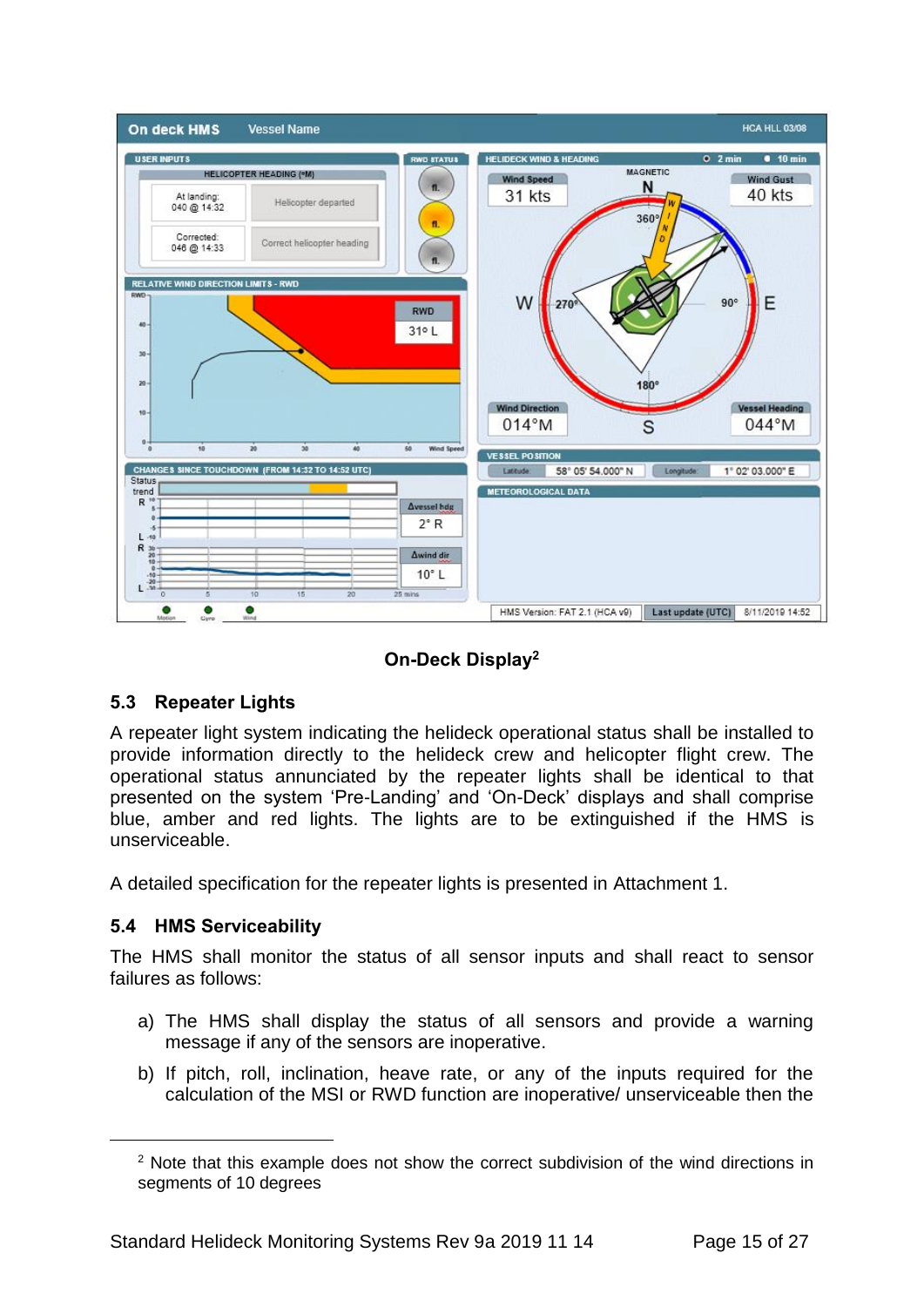helideck repeater lights shall be switched off and the traffic light display shall be blank.

c) If any of the other parameters (e.g. met information) are inoperative/ unserviceable then the helideck repeater lights and the traffic light display shall operate normally.

At least one helideck repeater light directly visible to either member of the flight crew with the helicopter landed on the helideck shall be operative for the HMS to be considered serviceable.

# <span id="page-15-0"></span>**6 Classification of Helidecks and Helicopters**

#### <span id="page-15-1"></span>**6.1 Helidecks**

There is no official classification method available for this purpose. The proposed classification contains three categories based on the actual floating unit's size, configuration and motion characteristics. Limitations are defined by helideck pitch, roll and inclination and by helideck heave rate. A prime requirement is that the installation has measuring and monitoring equipment installed, and functional, in accordance with this document. Operations to those installations which either do not have the appropriate measuring or monitoring equipment installed, or whose equipment is inoperative, are limited to stable deck conditions, i.e. ≤1° Pitch & Roll and 0.4m/s SHR. Stable deck conditions may be established using an inclinometer mounted on the bridge of the vessel for Pitch and Roll, and by visual estimation of the heave rate (heave amplitude divided by half of the heave period) for SHR.

The category will be entered on the individual vessel/rig information plate in the North Sea Airway Manual or rig plate and the Company Helideck Limitation List (HLL).

**Category 1**: Semi-submersibles including floating jack ups and all large vessels including FPSOs and tankers.

**Category 2**: Small vessels, e.g. DSVs and seismic vessels, with a helideck that offers good visual cues. This would normally be a stern or midships deck offering a view of the structure of the vessel through at least 90° (assuming the vessel is steaming more or less into wind).

**Category 3**: Small vessels with poor visual cues, such as a bow deck or a deck mounted above the bridge superstructure with the landing direction facing forwards (bow deck) or abeam (high deck).

#### *NOTE:*

*.*

*Small vessels will be categorized 2 or 3 on inspection by the HCA and their helideck certificate and associated Jeppesen or equivalent data will reflect this (except that small vessels with midships decks will always be Category 2).*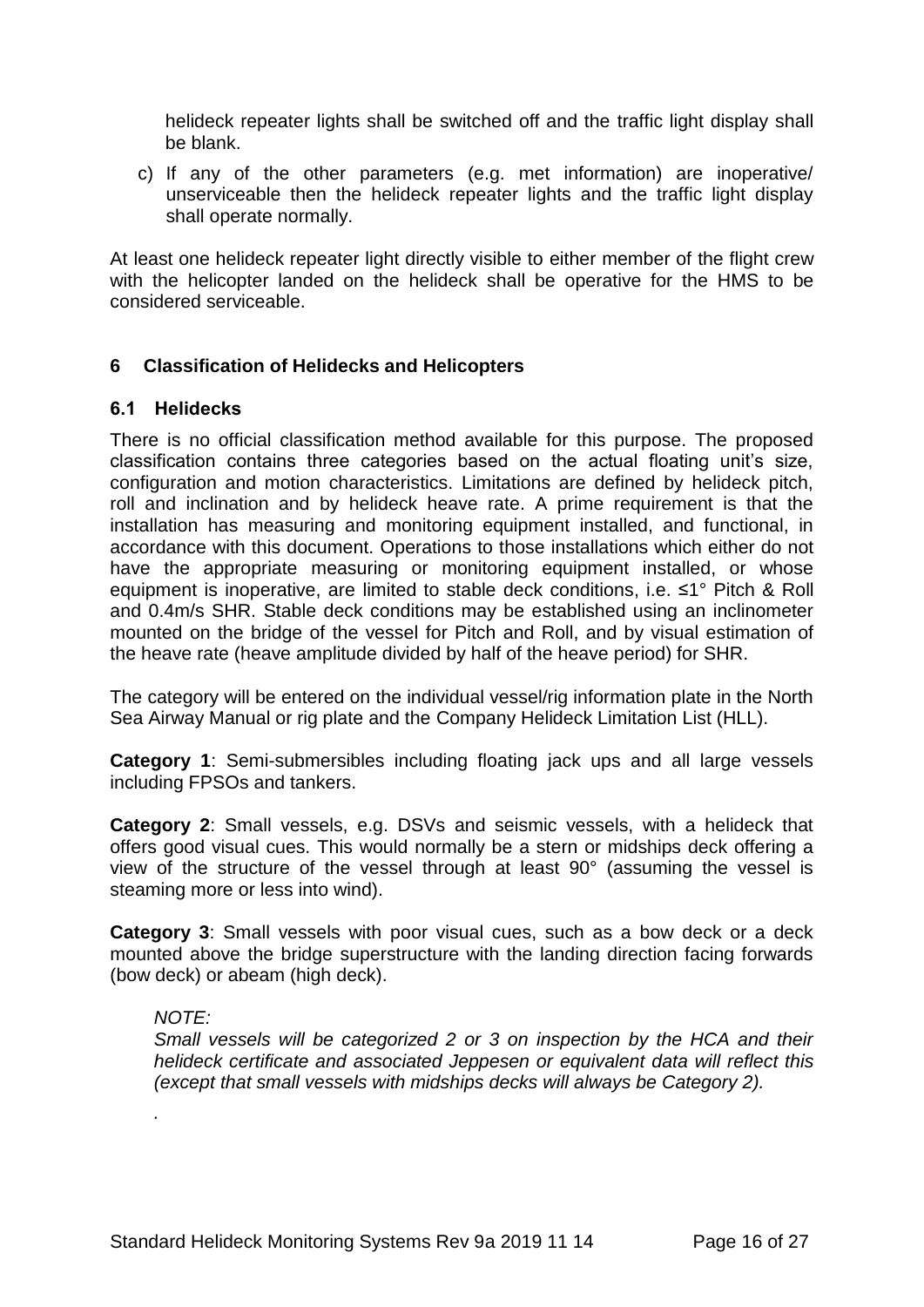# <span id="page-16-0"></span>**6.2 Helicopters**

Helicopters are classified as either Category A or Category B based on an assessment of their handling characteristics in relation to the landing (touchdown); on deck stability is addressed via the MSI/WSI/RWD limits.

#### **Aircraft Category A:**

Comprises helicopters in the AS332 series, EC225, S61 and S92, AW189.

#### **Aircraft Category B:**

Comprises helicopters in the AS365 series, EC135, EC155, S76 series, B212/B412, AW139, H175, AW169, H145.

*NOTE: This does not constitute a helideck approval for a specific helicopter type on a specific helideck*.

#### <span id="page-16-1"></span>**7 Operational Limitations**

#### <span id="page-16-2"></span>**7.1 Landing Limits**

The maximum values of helideck pitch, roll, inclination and SHR permitted for landing are defined in the table below.

|                                    | DAY/                              | <b>HELIDECK CATEGORY</b> |            |            |                |            |                |         |            |            |
|------------------------------------|-----------------------------------|--------------------------|------------|------------|----------------|------------|----------------|---------|------------|------------|
| <b>AIRCRAFT</b><br><b>CATEGORY</b> | <b>NIGHT</b>                      | 1                        |            |            | $\overline{2}$ |            |                | 3       |            |            |
|                                    |                                   | P/R                      | <b>INC</b> | <b>SHR</b> | P/R            | <b>INC</b> | <b>SHR</b>     | P/R     | <b>INC</b> | <b>SHR</b> |
|                                    | <b>DAY</b>                        | ±3                       | 3.5        | 1.3        | ±2             | 2.5        | 1.0            | ±2      | 2.5        | 1.0        |
| A                                  | <b>Night Semi-</b><br><b>Subs</b> | ±3                       | 3.5        | 1.0        | Not Applicable |            | Not Applicable |         |            |            |
|                                    | <b>Night Other</b><br>vessels     | ±2                       | 2.5        | 1.0        | ±2             | 2.5        | 0.5            | $±1*$   | $1.5*$     | $0.5*$     |
|                                    | <b>DAY</b>                        | ±4                       | 4.5        | 1.3        | ±3             | 3.5        | 1.0            | ±3      | 3.5        | 1.0        |
| B                                  | <b>Night Semi-</b><br><b>Subs</b> | ±4                       | 4.5        | 1.3        | Not Applicable |            | Not Applicable |         |            |            |
|                                    | <b>Night Other</b><br>vessels     | ±3                       | 3.5        | 1.0        | ±2             | 2.5        | 0.5            | $±1.5*$ | $2.0*$     | $0.5*$     |

\* Night operations to Category 3 vessels are not permitted in UK waters.

#### Key:

**P/R** = Pitch and Roll (deg); **INC** = Helideck inclination (deg); **SHR** = Significant Heave Rate (m/s); **H/A** = Heave Amplitude (m).

For tanker mooring buoys (whose deck movement is measured by inclination rather than pitch and roll) the inclination limits are  $\pm 2^{\circ}$  by day and  $\pm 1^{\circ}$  by night regardless of aircraft category.

In addition to the above red 'do not land' limits, the amber MSI/WSI 'caution' detailed in the plot below shall be applied prior to touchdown.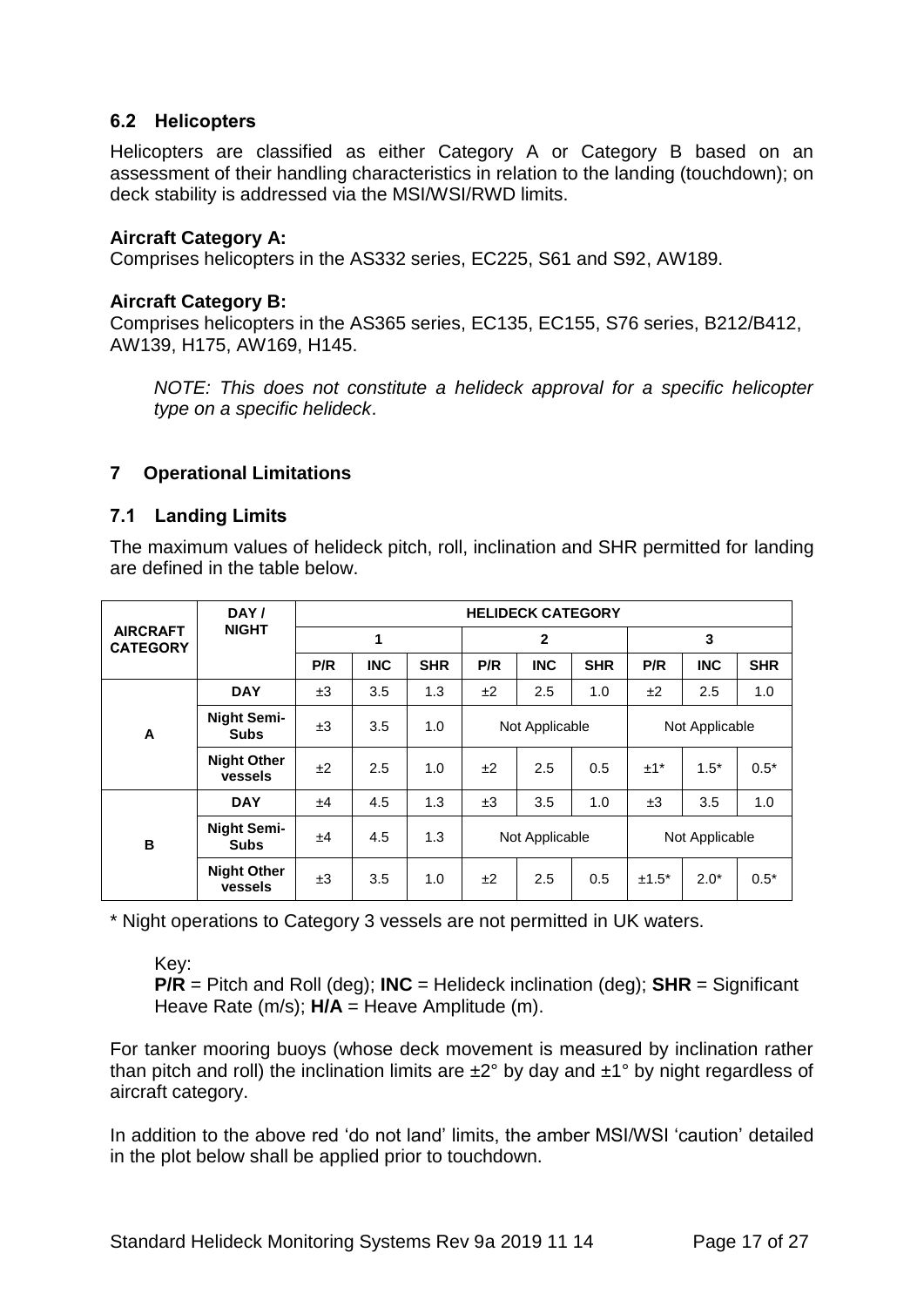

*NOTE 1: The coordinates of the line are (91, 0), (0, 100), where a WSI of 100% corresponds to the maximum WSI for the helicopter type selected or the generic maximum WSI limit of 43 knots if no helicopter type is selected.*

*NOTE 2: The MSI/WSI limit defined above is a generic limit to be applied to all helicopter types for which helicopter manufacturer validated MSI/WSI limits are*  not available, i.e. the HMS shall default to the above limit. The HMS shall *include provision for the addition and selection of helicopter type-specific limits by authorised personnel.*

*NOTE 3: The colour blue is used to denote the 'helideck safe' condition to avoid confusion with the green helideck perimeter lights.*

# <span id="page-17-0"></span>**7.2 On-Deck Limits**

Following touchdown, the RWD amber 'caution' and red 'warning' limits detailed in the plot below shall be applied.

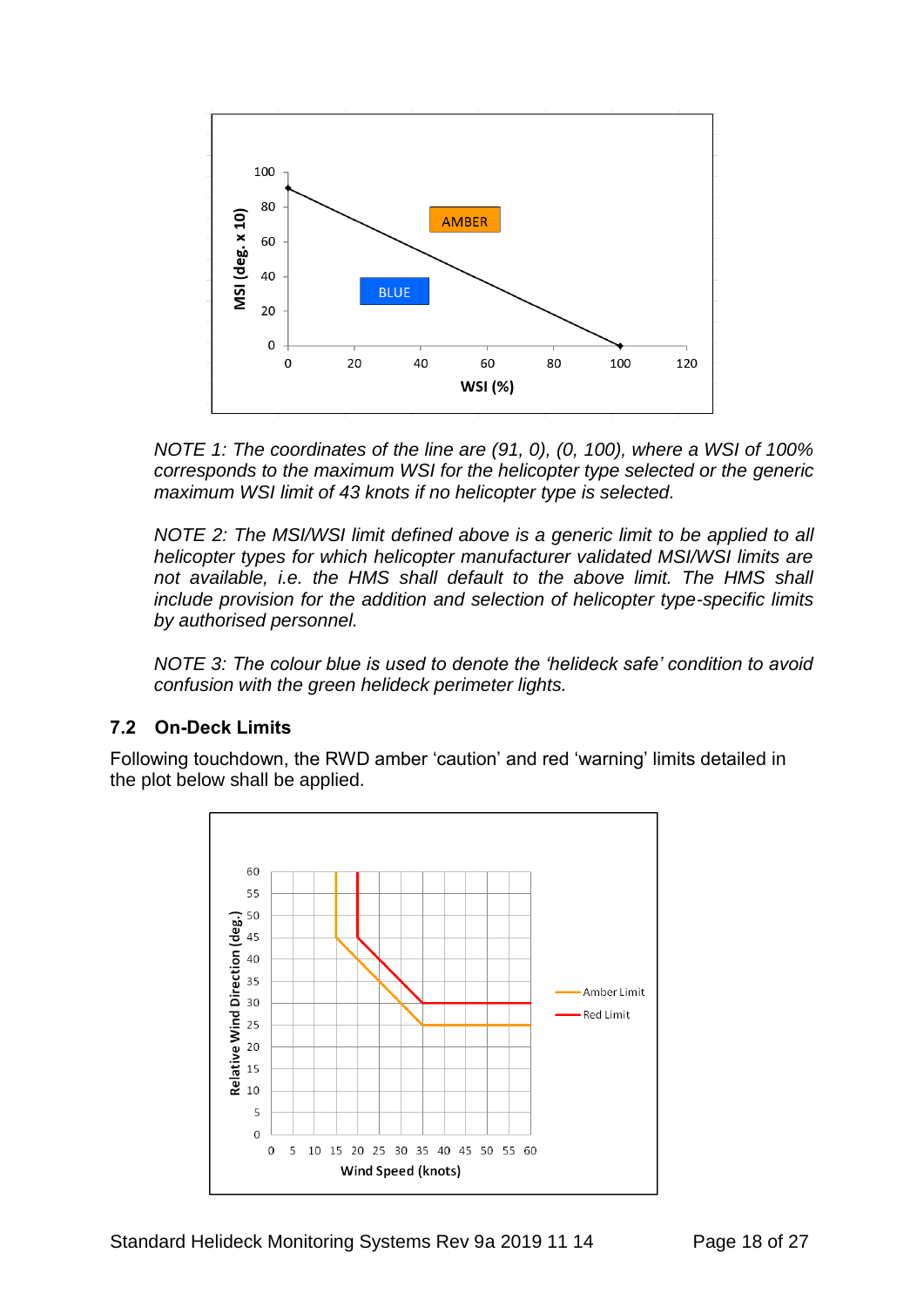# <span id="page-18-0"></span>**8 Miscellaneous Requirements**

## <span id="page-18-1"></span>**8.1 Data Transmission and Storage**

The information presented on the pre- and post-landing displays shall be relayed to helicopter operators for flight planning and auditing purposes. It is recommended that an internet-based 'live' display is used (ideally refreshed at a rate of about once a minute); alternatively, as a minimum requirement, pre-landing display data may be sent by email to the helicopter operators in sufficient time prior to the helicopter's departure.

*Note: Use of flashing symbology for highlighting any information accessed pre-departure from onshore (e.g. parameter exceedances) shall be avoided due to the potential for strobe effects with internet transmission.*

For quality auditing purposes, at least 30 days' worth of processed instantaneous measurements and pre- and post-landing display records (displayed values) shall be stored and made available to helicopter operators. It is recommended that these files contain all the HMS parameters included in the verification testing, see Section 8.3 below. This ensures that all relevant information is captured, using consistent and clear conventions.

# <span id="page-18-2"></span>**8.2 Training**

Vessel operators shall ensure that all staff using the system are adequately trained and competent in the role and task. This shall include the operation of the HMS, the interpretation of the HMS displays, and the procedures to be employed during helicopter movements.

#### <span id="page-18-3"></span>**8.3 Certification and Maintenance**

The HMS shall be tested by the HMS provider (HP), overseen by an appropriately qualified Independent Competent Person (ICP) to confirm compliance with this standard. The appropriate National Aviation Authority (NAA) and/or HCA will provide guidelines on the requirements for the verification/certification process, setting out the responsibilities of both the HP and the ICP. The guidelines will include certain 'mandated' elements/tests that the HP testing procedure shall include and that the ICP will independently check. These shall be common in scope and level of detail for all HPs and HMS products and shall cover:

- the detailed calculation from the raw data of the HCA limiting parameters of R, P, INC, HR, MSI/WSI, RWD,
- the correct display on the GUI of all HMS parameters to include display layout,
- checks that the latest limits are correctly implemented in the HMS software, and
- checks of other helideck site-specific data in the HMS.

The certification of the generic HMS and oversight of individual installations, including maintenance, will be performed by HCA. The independent verification/certification process shall comprise the following main stages: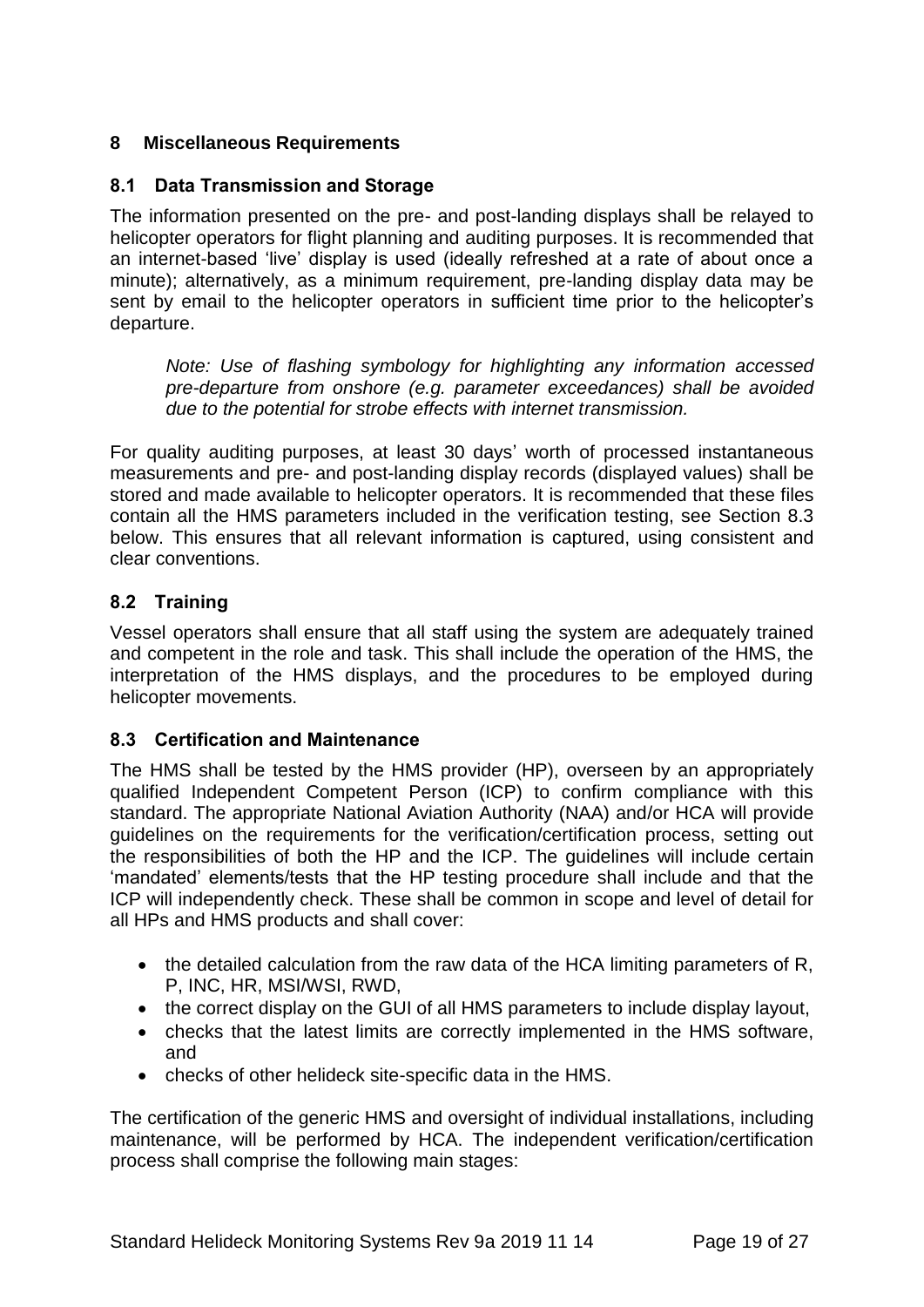a) Factory Acceptance Test (FAT) planning:

The HP prepares a generic FAT procedure during the design stage. The ICP reviews the HP's generic FAT procedure and checks that it is compatible with the verification requirements of the NAA/HCA. The FAT procedure should include a section for mandated verification tests.

b) FAT testing of the generic product:

The HP performs the FAT testing of the generic product. The ICP witnesses the testing and checks that the data provided by the HP demonstrate compliance with the HMS standard, including NAA/HCA guidelines and mandated tests on independent verification. The HP and ICP submit the appropriate documentation to HCA for review. Following satisfactory completion of this process, the HMS generic product will be considered to have been 'approved'.

Note: This stage shall be re-visited when i) the manufacturer changes the design of the generic HMS product sufficiently to require a revision of the generic FAT procedure, or when ii) NAA/HCA advise that any of the mandatory testing procedures has changed significantly, e.g. as part of a major update of the specification.

c) Site-specific functional testing and Implementation audit:

For site-specific functional testing and auditing purposes, an appropriately trained helideck inspector may assume the functions of an ICP. The ICP checks that for each HMS installed on a moving helideck:

- An FAT has been carried out prior to dispatch from the HP and that the FAT complies with NAA guidelines – if the FAT procedure is the same as that of an approved generic product, the scope of the FAT checking will be focused on the site-specific elements only e.g. site-specific sensor voting logic or functionality.
- An SAT (Site Acceptance Test) has been carried out, to test the correct installation of the system in-situ.
- After both the FAT and SAT are complete, the ICP checks that:
	- The operational HMS limits and other parameters set in the HMS software at each site are correct and are up-to-date, consistent with the values set by the NAA/HCA.
	- − Other site-specific information is correctly set in the HMS (e.g. wind sensor voting algorithms, wind sensor elevations above the helideck).
	- − There is evidence of correct sensor installation (e.g. MRU deck alignment and calibration, wind sensor siting, see additional guidance section below).
	- − There are provisions for historical HMS data for the site to be kept (for a period of at least 30 days) and that these can be accessed easily by the helicopter operators for audit purposes (e.g. processed HMS data accessed via the internet, preferably via a similar interface as that used for the HMS GUI). Detailed (raw measurement data) is to be kept by the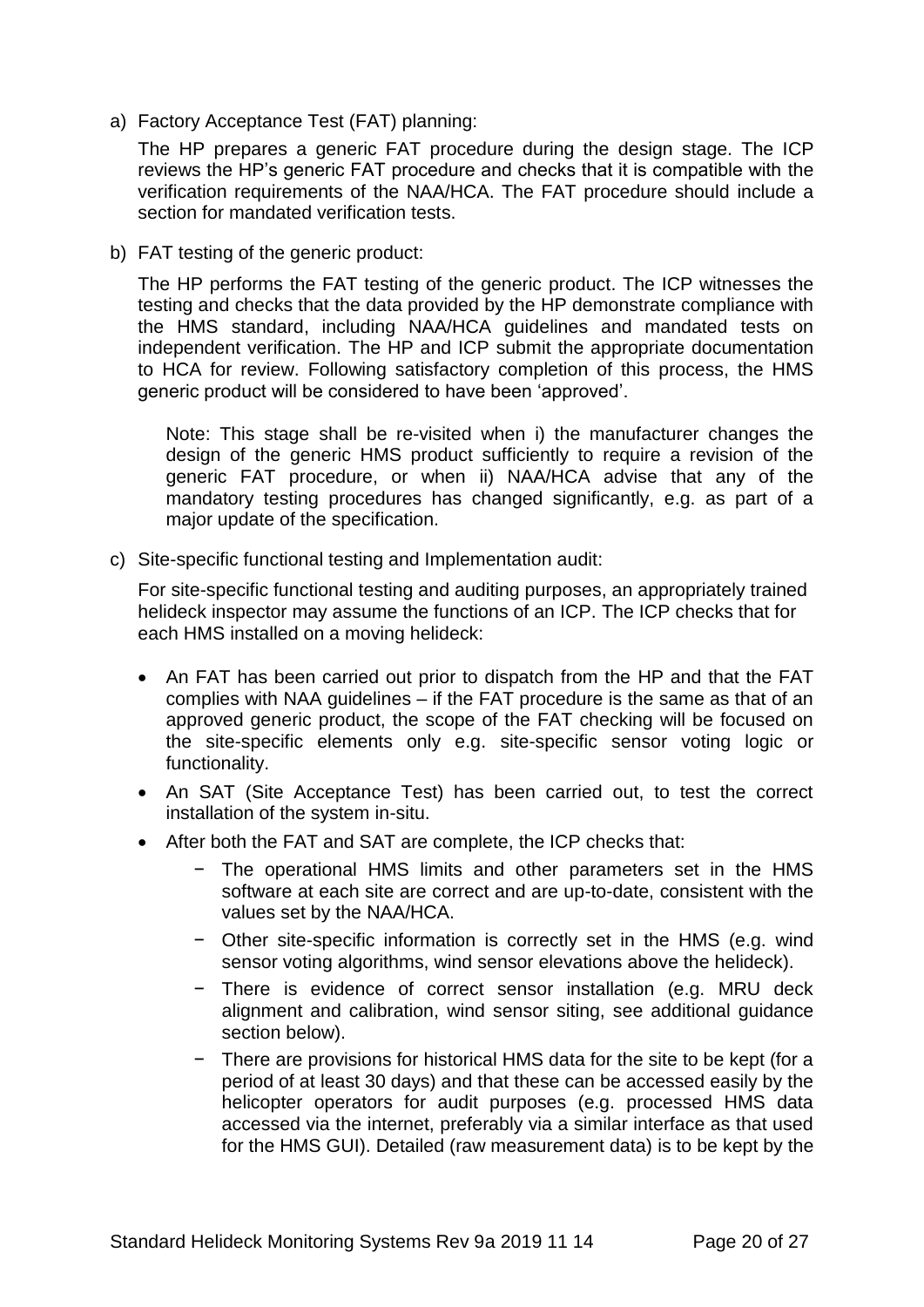HP and made available on request to NAA/HCA/AAIB if needed for an incident investigation.

− There is planning in place for the HP to provide HMS training to ROs/HLOs at each site. This is to complement the MetOffice training already provided to ROs for the purpose of compiling meteorological CAP437 reporting data.

The ICP submits a report for each individual HMS installation to HCA. The status of the HMS will be recorded in the Helideck Information Plate.

d) In-service maintenance audits:

For each HMS installed, audits are carried out by the ICP/ HCA every two years (ideally aligned with the helideck certification cycle) to check that:

- There is evidence that the sensors are maintained and verified regularly.
- Historical data for the site are kept and can be accessed easily for audit purposes.
- Records exist to prove that user training has been provided to ROs/HLOs at each site.
- User feedback is taken into account and issues are resolved promptly.

Any issues or concerns about the correct functioning of the HMS product are reported back to the HP and NAA/HCA, and improvements to the HMS standard/testing procedure are proposed as necessary.

Additional guidance will be provided in due course by the NAA/HCA to cover the detail of:

- The mandated verification tests for the HCA limiting parameters (current and MSI/WSI/RWD), and the format of input and output files for the timeseries tests
- Standards for MRU alignment / calibration, and wind sensor calibration / voting.
- Standards for sensor maintenance and verification.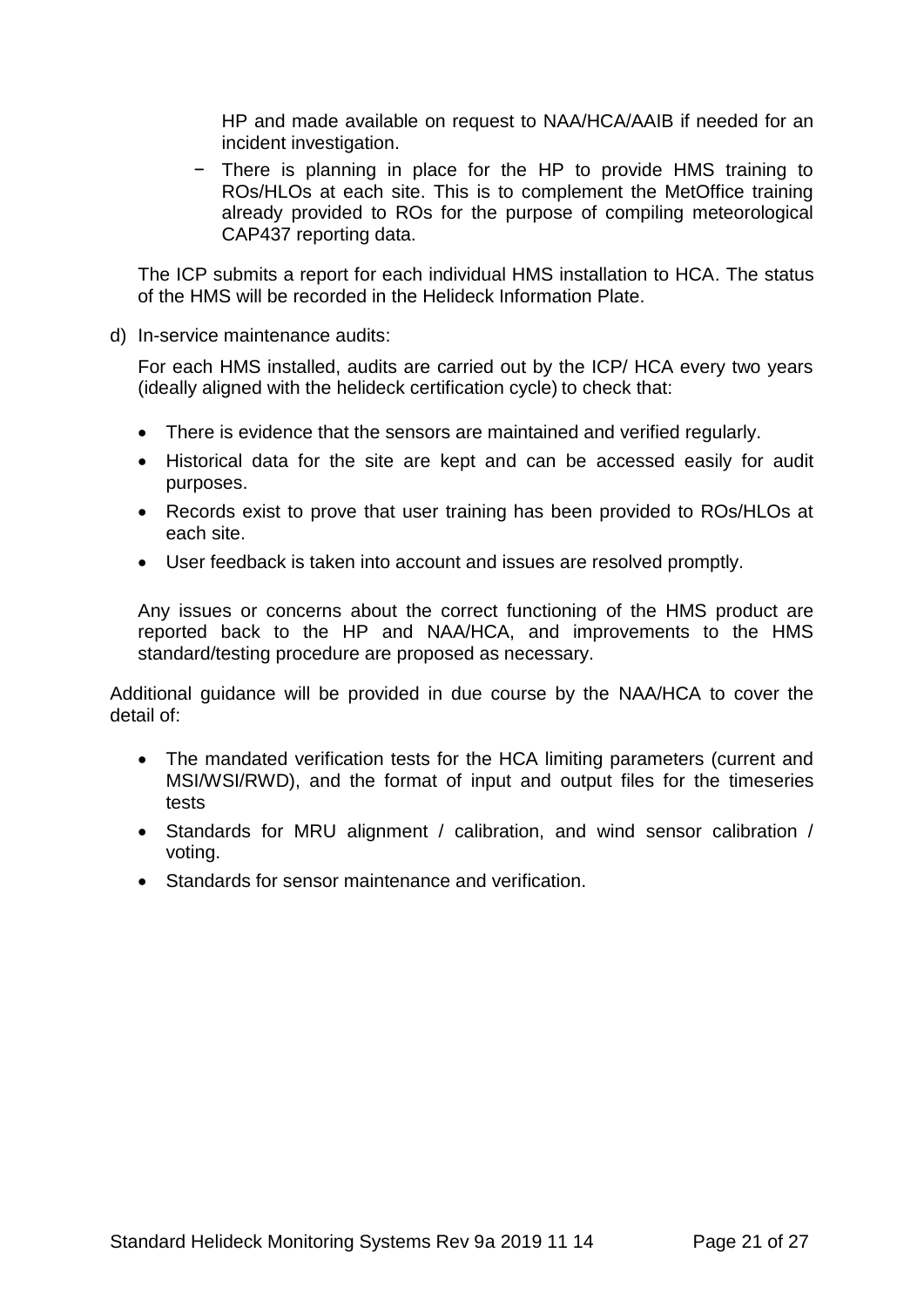#### <span id="page-21-0"></span>**9 Attachment 1: Specification for Helideck Monitoring System Repeater Lights**

# <span id="page-21-1"></span>**9.1 Application**

With reference to Chapter 6 of CAP 437 – Standards for Offshore Helicopter Landing Areas (8<sup>th</sup> Edition and later), a repeater light system indicating the helideck operational status is required to provide information directly to the helideck crew and helicopter flight crew. The operational status annunciated by the repeater lights shall be identical to that displayed on the Helideck Monitoring System (HMS) display and shall comprise blue, amber and red lights.

The HMS determines the helideck operational status according to the following criteria:

Before landing:

- Blue status (steady burning): safe to land based on pitch/roll/'processed' SHR/inclination and MSI/WSI limits.
- Amber status (steady burning): MSI/WSI limit only exceedance (consider using modified operating procedures).
- Red status (steady burning): do not land (pitch, roll, 'processed' SHR or inclination out of limits).

*Note: Amber MSI/WSI limit exceedances alert the flight and helideck crew to the potentially marginal helideck motion conditions and the need to consider mitigating action. Operations may be lost if the flight and/or helideck crew are unable to take mitigating action or do not judge the mitigating actions to be sufficient for the prevailing conditions.*

After landing:

- Blue status (slow flash): relative wind direction within limits.
- Amber status (fast flash): impending relative wind limit exceedance (investigate cause and identify appropriate mitigating action required).
- Red status (fast flash): relative wind limit exceeded (take appropriate mitigating action).

*Note: For flash rates see Section 9.3 d) below.*

The lights are extinguished if the HMS is inoperative.

The repeater light system may comprise sets of individual blue, amber and red lights or single light units each capable of displaying all three colours. The HMS shall provide a 3-input signal to the repeater light system to indicate the status to be displayed as detailed in the table below.

Additional, alternative means of signalling the status to be displayed (e.g. serial data bus) may be provided. However, the three input signal interface shall always be available (either provided as a standard facility or available as an option) in order to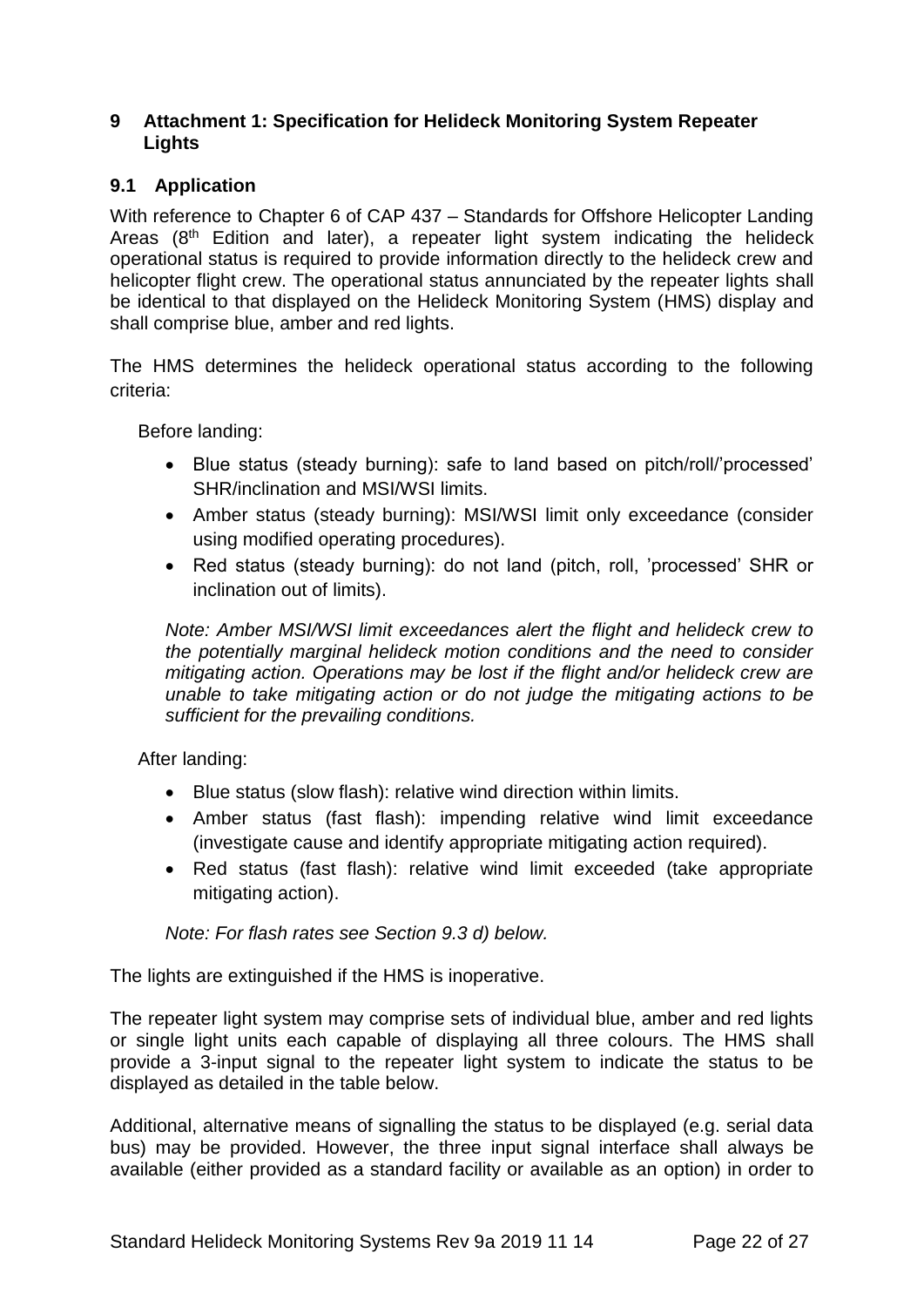maximise interoperability between HMS and lighting systems provided by different manufacturers.

|          | <b>HMS Signal</b><br>(24 vdc or volt free) |          | <b>Repeater Light Mode</b> |                |  |
|----------|--------------------------------------------|----------|----------------------------|----------------|--|
| Input #1 | Input #2                                   | Input #3 | Colour                     | Mode           |  |
| 0        |                                            |          | <b>OFF</b>                 | N/A            |  |
| ი        |                                            | O        | <b>BLUE</b>                | Steady burning |  |
| 1        | O                                          | O        | <b>AMBER</b>               | Steady burning |  |
| 1        | 1                                          | ∩        | <b>RED</b>                 | Steady burning |  |
| 0        | 0                                          |          | <b>OFF</b>                 | N/A            |  |
| 0        |                                            |          | <b>BLUE</b>                | Slow flash     |  |
| 1        | O                                          |          | <b>AMBER</b>               | Fast flash     |  |
|          |                                            |          | RED                        | Fast flash     |  |

# <span id="page-22-0"></span>**9.2 Operational Requirements**

# **Location:**

A sufficient number of lights shall be provided to ensure that the flight crew will be able to easily see at least one light/set of lights regardless of the orientation of the helicopter on the helideck. This is expected to require at least four lights or sets of lights arranged in a cross oriented 45deg to the bisector of the Obstacle Free Sector (OFS) as illustrated below.

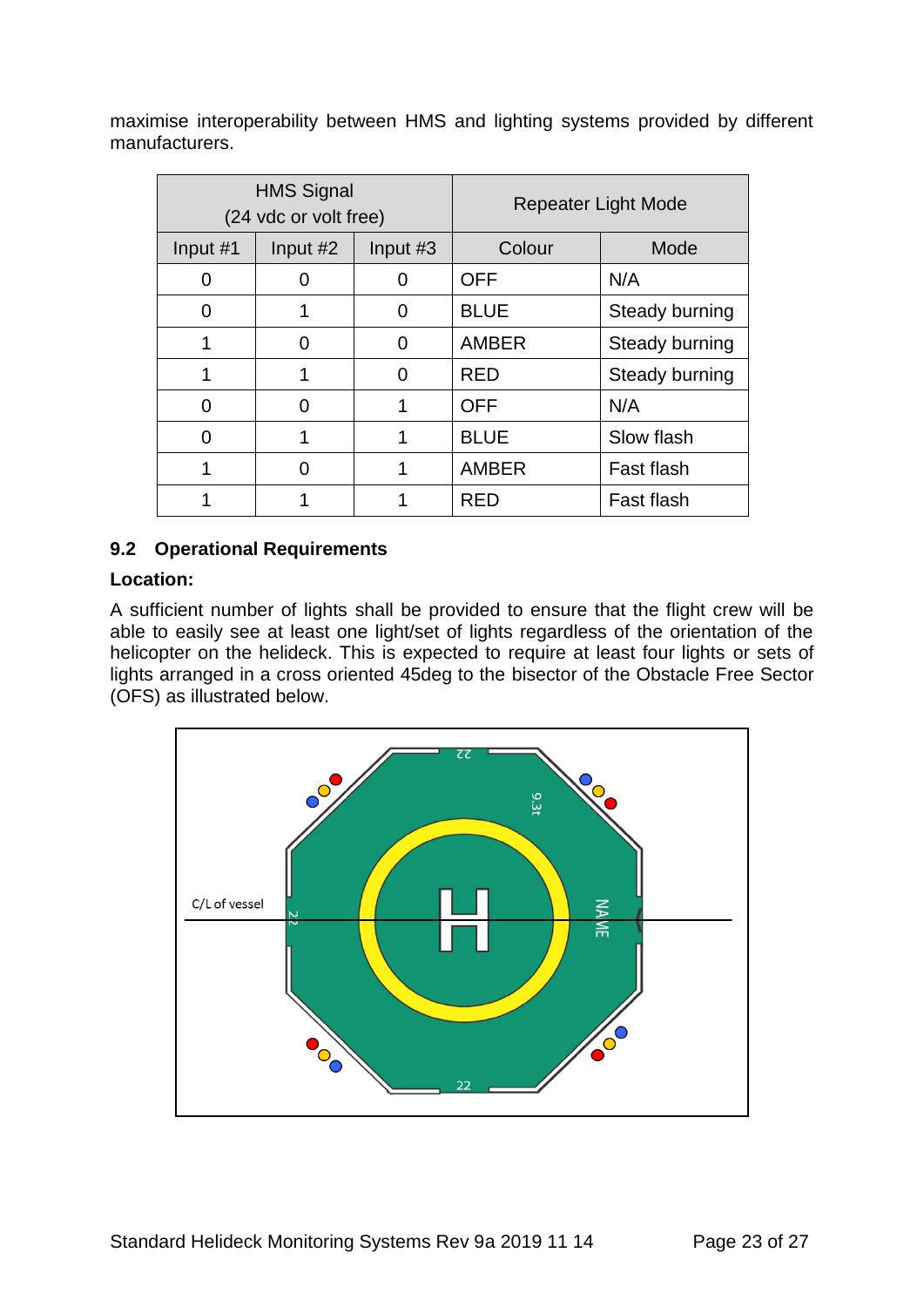# **Performance:**

Prior to landing the lights are operated in steady burning mode only and shall be detectable at a range of at least 500 m and conspicuous at a range of at least 400 m in a meteorological visibility of 1400 m in daylight ( $E_t = 10^{-3.5}$ ) and at night ( $E_t$  =  $10^{-6.1}$ ).

After landing the lights are operated in flashing mode only and will be viewed at close range (approx. 5 m). The maximum and minimum intensities for day time operation are therefore halved for the flashing mode to avoid dazzling the pilot. When landed on the helideck, the lowest elevation of the pilot's eyes relative to the light is assumed to be 20°, i.e. a minimum pilot eye height of 1.85 m and a maximum range from the lights of 5 m.

Note 1: Lights with small apertures will result in higher luminance and will be more likely to cause glare; care shall be taken in designing the light to avoid excessive luminance.

Note 2: During the approach, the height of the helicopter above the helideck is assumed to be 40 to 50 ft at 100 m and around 150 ft at 200 m. This implies that, as an absolute minimum, the main beam of the lights shall cover elevations between 7° and 13°.

# **Day/Night Operation:**

Operations to moving helidecks can take place in daylight and at night. Light intensities for both day time and night operations are therefore specified. During night time operations, the light unit intensity shall be controlled by a photocell as operation of the light at the daylight setting at night is very likely to dazzle the pilot. The photocell needs to be shielded from direct sunlight in order to correctly measure ambient light, particularly during sunset and sunrise when the sun is low in the sky.

The light shall transition from the daylight setting to the night time setting when the ambient illuminance falls below 500 lux and shall switch before it reaches 50 lux. The light shall transition from the night time setting to the daylight setting when the ambient illuminance rises above 50 lux and before it reaches 500 lux. The transition from one setting to another shall be accomplished smoothly (linear transition to within ±10%) without any noticeable step changes.

#### **Serviceability:**

As noted in Section 5.4 above, at least one helideck repeater light directly visible to at least one member of the flight crew with the helicopter landed on the helideck shall be operative for the repeater light system to be considered serviceable.

#### <span id="page-23-0"></span>**9.3 Characteristics**

The following characteristics shall apply for both steady burning and flashing modes of the HMS repeater lights. All intensities shall be measured in accordance with the test procedures for helideck status lights contained in Appendix B of CAA Paper 2008/01. The modified-Allard method (see Appendix C of CAA Paper 2008/01) shall be used for calculation of the effective intensity.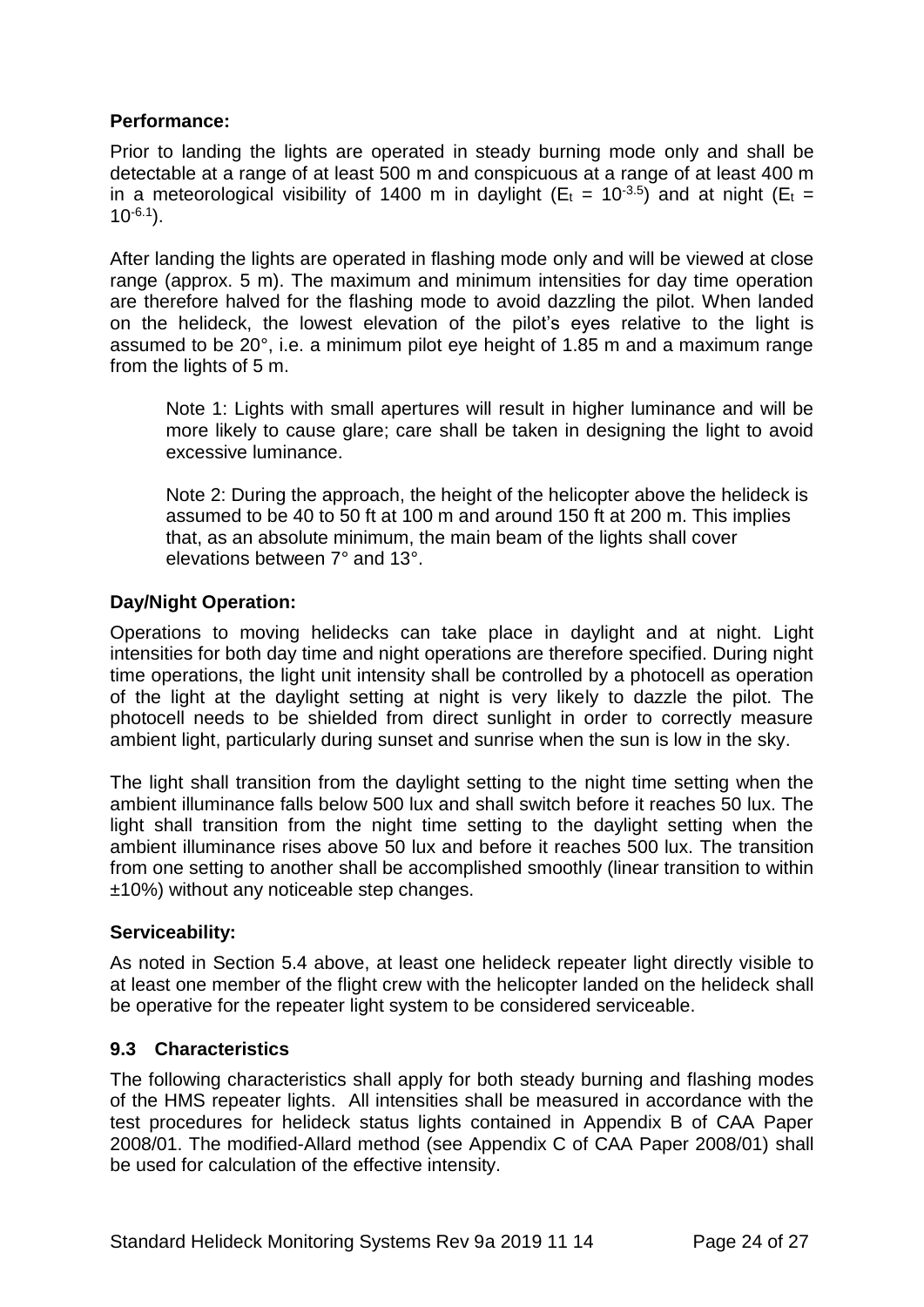- a) The effective intensity as a function of elevation shall be as detailed in the table and figures below.
- b) The effective intensity specified in the table shall apply to all angles of azimuth.
- c) The colours of the HMS repeater lights shall be as defined in ICAO Annex 14 Vol.1 Appendix 1.
- d) In flashing mode the maximum duty cycle shall be  $50\% \pm 1\%$ , and:
	- the blue light shall flash at a rate of 30 flashes per minute (i.e. 0.5 Hz),  $\pm$ 1%,
	- the amber and red lights shall flash at a rate of 60 flashes per minute (i.e. 1.0 Hz),  $\pm$ 1%.
- e) In order to prevent erroneous information being presented to the helicopter flight crew:
	- Any failure detected by the HMS which could result in the output of an incorrect helideck motion status shall result in all the lights being extinguished.
	- Any failure detected by an individual repeater light shall result in that light being extinguished.
- f) The light shall be tested by an independent test house. The optical department of the test house shall be accredited to the version of EN ISO/IEC 17025 current at the time of testing.

*Note: Although not an aviation requirement, the system and its constituent components shall also comply with all regulations relevant to the installation.*

| Vertical beam characteristics for HMS repeater lights |                     |                          |                            |                         |                           |  |  |  |
|-------------------------------------------------------|---------------------|--------------------------|----------------------------|-------------------------|---------------------------|--|--|--|
| Day/                                                  | Steady/<br>Flashing | Min Intensity (cd)       |                            | Max Intensity (cd)      |                           |  |  |  |
| <b>Night</b>                                          |                     | $5^\circ$ to 15 $^\circ$ | $>15^\circ$ to 90 $^\circ$ | $0^\circ$ to $20^\circ$ | $>20^\circ$ to $90^\circ$ |  |  |  |
| Day                                                   | Steady              | 400                      | 100                        | 800                     | 200                       |  |  |  |
|                                                       | Flashing            | 200                      | 50                         | 400                     | 100                       |  |  |  |
| <b>Night</b>                                          | Steady              | 30                       | 10                         | 60                      | 60                        |  |  |  |
|                                                       | Flashing            | 30                       | 10                         | 60                      | 60                        |  |  |  |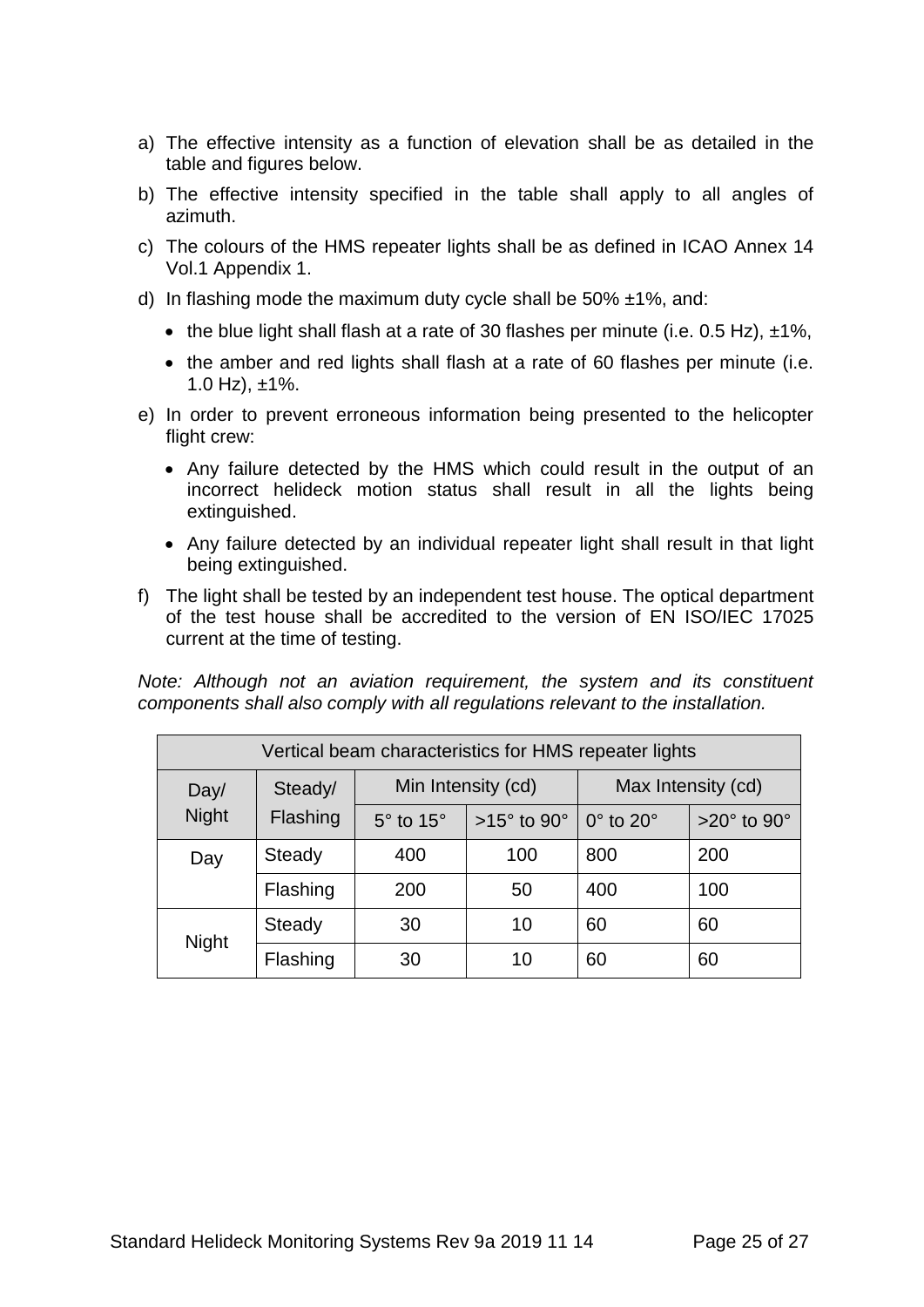